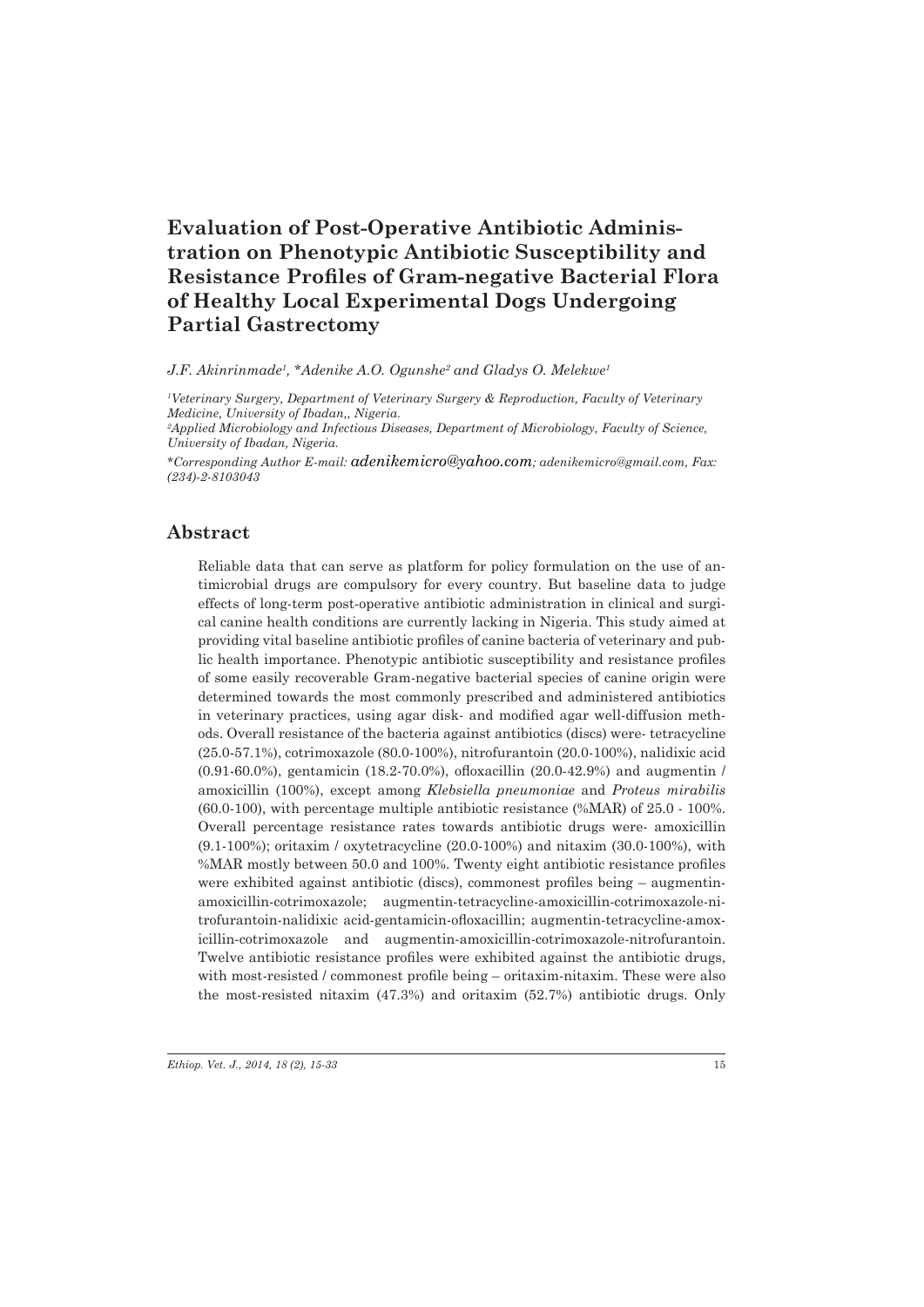29.1% of the Gram-negative bacteria were totally susceptible to the four antibiotic drugs, while a total of 70.9%, including mono-resistance (21.8%) and multiresistance (49.1%), were recorded. This preliminary baseline report indicated significant phenotypic antibiotic resistance among easily-recoverable, indigenous Gram-negative bacterial species of canine origin, which is of veterinary and human public health significance, and indicative of therapeutic treatment failure.

**Keywords:** antibiotic resistance, dogs, veterinary public health, veterinary surgery

### **Introduction**

Antimicrobial prophylaxis is only one relatively minor effort among numerous preventive measures against microbial infections, and although it is not a substitute for good surgical techniques, the efficacy and impact of pre-operative and post-operative antimicrobial prophylaxis has been demonstrated to be significant (Stinner *et al*., 1998; Bowater *et al*., 2009) but timing of antibiotic administration is critical for efficacy (Wilcke, 1990; Dunning, 2003). In certain gastrointestinal procedures, oral and intravenous administration of antimicrobial agents with activity against Gram-negative and anaerobic bacteria is warranted. Whereas, unwarranted antimicrobial administration, inappropriate antimicrobial prophylaxis, such as inappropriate selection of antimicrobial agents, inappropriate dosing regimen or extended duration of antibiotic administration can increase prevalence of antibiotic resistant strains (Holmberg, 1978; Classen *et al*., 1992; Bratzler and Houck, 2004; Smet *et al*., 2010).

Several studies have demonstrated efficacy with antibiotic spectrum usually directed at Gram-negative aerobic and anaerobic bacteria (Clarke *et al*., 1977; Baum *et al*., 1981; Kaiser *et al*., 1983; Solla and Rothenberger, 1990; Sullivan *et al*., 2001; Solomkin *et al*., 2010); still, colorectal procedures have very high intrinsic risk of infection and therefore, warrant strong recommendation for prophylaxis. The crisis of antimicrobial drug resistance in human medicine has brought into question every aspect of use of these drugs in animals (Prescott *et al*., 2002), even with often fragmented data on antimicrobial drug resistance in bacteria of food animal origin (Van den Bogaard and Stobberingh, 1999; Wegener, 1999; Ogunshe *et al*., 2011; **Geser** *et al*., 2012). By contrast however, the effect of antimicrobial drug use in companion animals like dogs or the acquisition of resistant bacteria by humans from companion animals has not been explored in any significant way (Pleydell *et al*., 2012), most especially in developing countries, like Nigeria.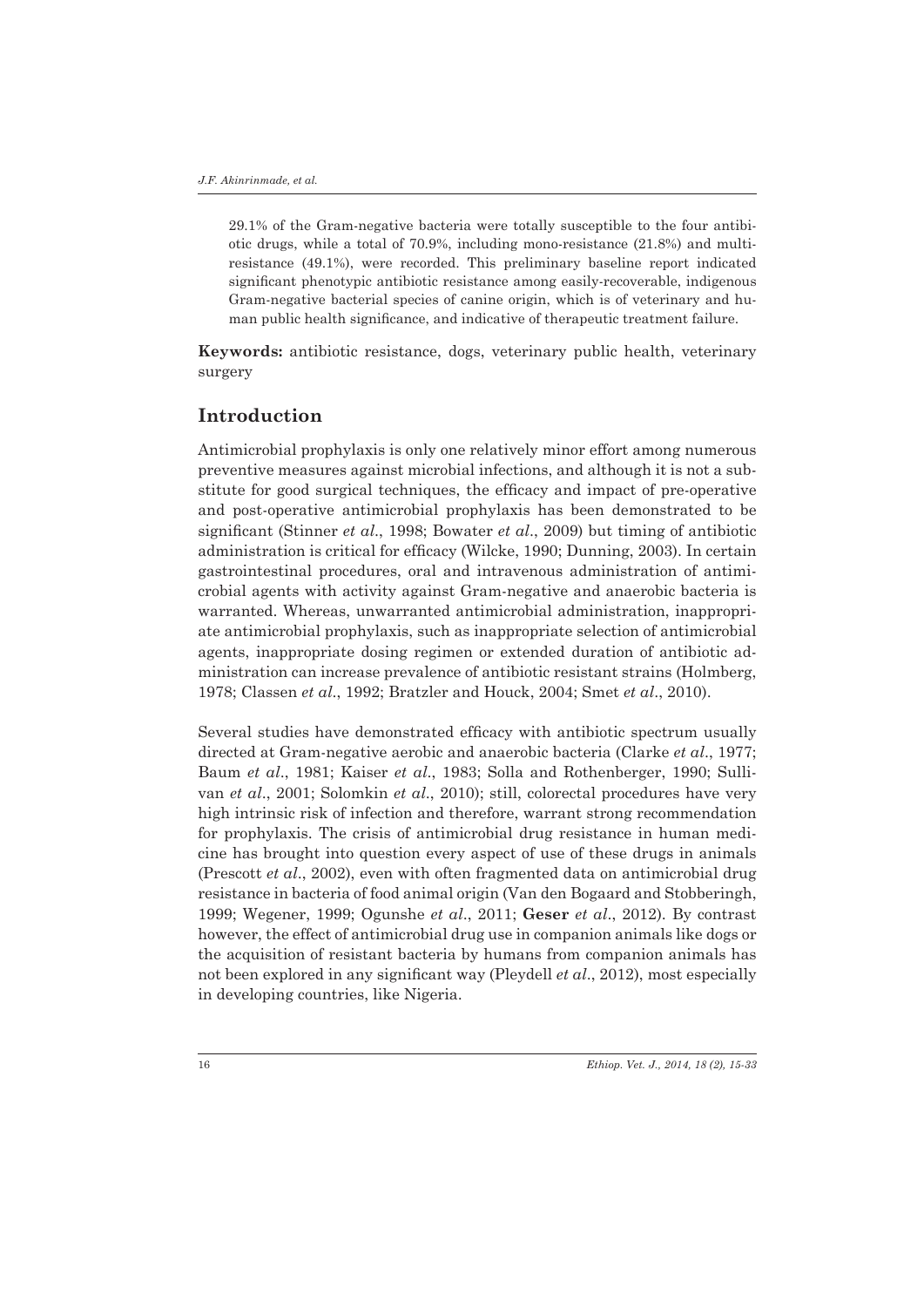As reported by Prescott *et al*. (2002), pet owners may be at risk when their companion animals like dogs are treated with antimicrobial drugs that are prone to be resisted by bacterial species of canine origin. In addition, the natural commensal, and especially the beneficial Gram-negative bacteria resident in the GIT will ultimately be affected by such resistance effect. In Nigeria, in addition to the fact that prescription / administration of antibiotics were mostly empiric, and usually not matching antibiotics that would have been recommended by microbiological results, data on quantities of antimicrobial drugs used in companion animal practices, especially during surgical procedures, as well as reliable data on antibiotic resistance in canine pathogens are currently lacking. Similarly, there are no baseline data against which to judge any effect of antibiotic resistance in surgical interventions. The objective of this study therefore, was to determine the antibiotic susceptibility and resistance profiles of indigenous Gram-negative bacterial flora isolated from rectal contents of healthy experimental dogs that had partial gastrectomy, as a preliminary baseline data in Nigeria.

## **Materials and Methods**

### **Ethical approval**

Experimental protocols and ethical approval were sought and obtained from the Faculty of Veterinary Medicine Ethical Committee, Faculty of Veterinary Medicine, University of Ibadan, Nigeria (Akinrinmade *et al*., 2013).

### **Experimental animals**

Twelve local adult Mongrel dogs, consisting of six males and six females with body weight ranging from 11-15kg were used in this study. The experimental animals, clinical condition and housing, stabilisation of the experimental animals, surgical procedures and collection of rectal (faecal) specimens for microbiological analyses were as reported in Akinrinmade *et al*. (2013). The experimental animals were fed on same diet and maintained under same presurgical, surgical and post-surgical conditions throughout the experimental period. The dogs whose age compositions were 18-24 months were randomised into three treatment groups, each consisting of 3 dogs, while an additional group served as control. All the experimental animals were clinically examined prior to the experiments and declared healthy. Laparotomy was performed on each of the experimental animals after aseptic preparation according to the method of Hedlund (2002).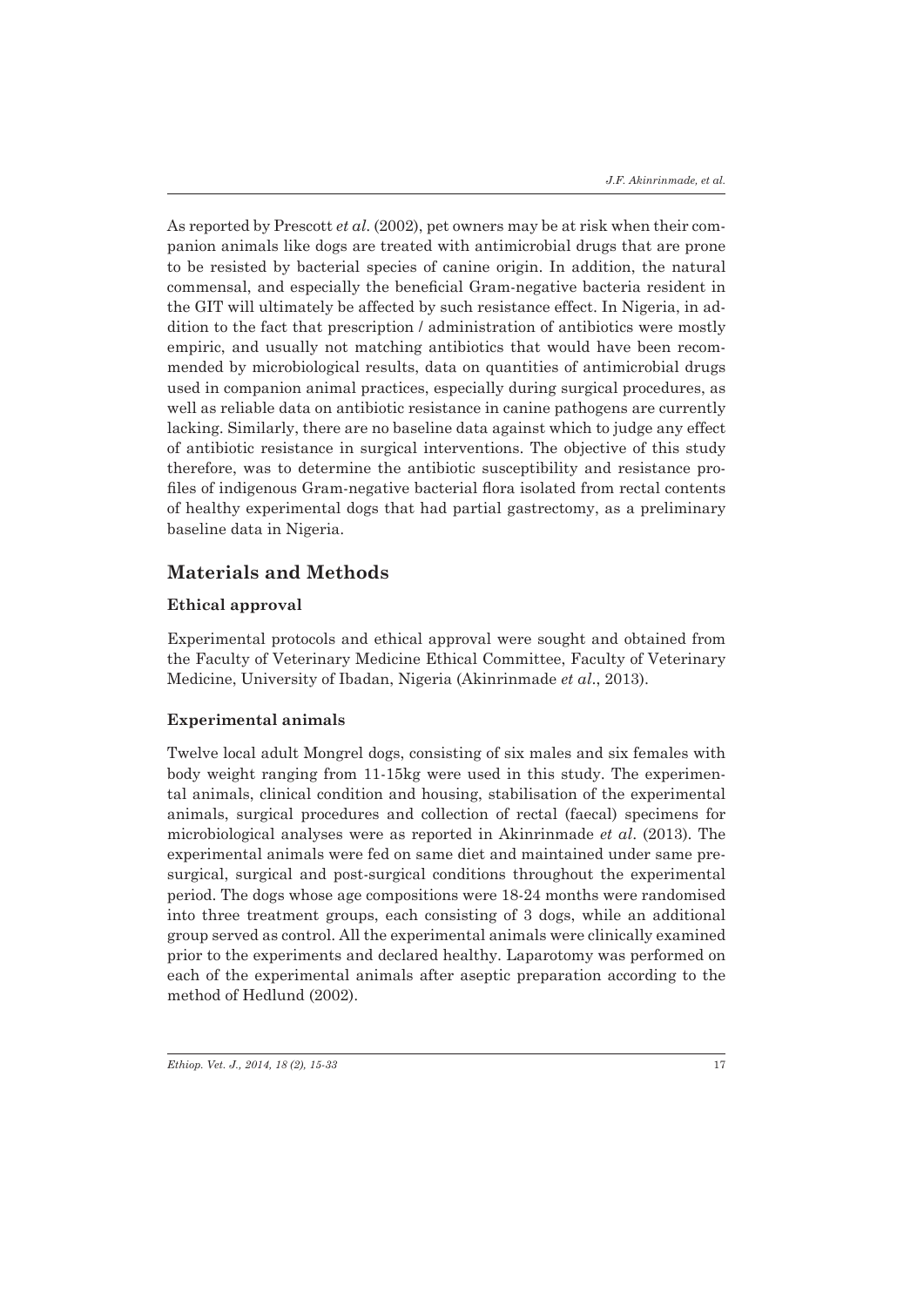#### **Bacterial isolation and identification**

Bacterial flora assayed for antibiotic profiles in the current study were aseptically isolated from the experimental animals and identified using standard phenotypic taxonomic tools as reported in the study of Akinrinmade *et al*. (2013).

#### **Antibiotic susceptibility determination (discs)**

Using agar disk-diffusion method (Bauer *et al*., 1966), bacterial isolates from rectal contents of local, healthy experimental dogs were screened against the most-commonly available and used antibiotic discs, manufactured by ABTEK, Biologicals Ltd. (Liverpool, UK). The discs were – amoxycillin (AMX  $25\mu$ g); augmentin (AUG 30µg); cotrimoxazole (COT 25µg); gentamicin (GEN 10µg); nalidixic acid (NAL 30µg); nitrofurantoin (NIT 300µg); ofloxacillin (OFL 30µg) and tetracycline (TET 30µg). Zones of inhibition were measured and recorded in millimetre diameter, while zones less than 10.0 mm in diameter or absence of inhibition zones were recorded as resistant (negative).

#### **Antibiotic susceptibility determination (antibiotic drugs)**

Inhibitory activities of three intramuscular antibiotic drugs- amoxicillin, cefotaxime (nitaxim) and intramuscular oxytetracycline (250 mg) used in the study of Akinrinmade *et al*. (2013) and oritaxim were assayed for in this study, using a modification of agar well-diffusion method of Tagg *et al*. (1976). The modification was incorporation of the antibiotic drugs into sterile semi-solid, Mueller-Hinton agar before dispensing the drugs into the agar wells to avoid spreading of the antibiotics from the agar wells to the agar surfaces. The seeded agar plates were then incubated at  $35^{\circ}$ C for 24-48 hours and zones of inhibition were measured and recorded in millimetre diameter, while zones less than 10.0 mm in diameter or absence of inhibition zones were recorded as resistant (negative). Statistical method used was means of triplicates of recorded zones of inhibition in the antibiotic susceptibility determination.

# **Results**

In the current study, 55 Gram-negative bacterial strains isolated from rectal contents of healthy local experimental dogs before and after partial gastrectomy (Figs. 1-5) were all resistant to amoxicillin and augmentin antibiotics (discs), except among *Klebsiella pneumoniae* and *Proteus mirabilis* in which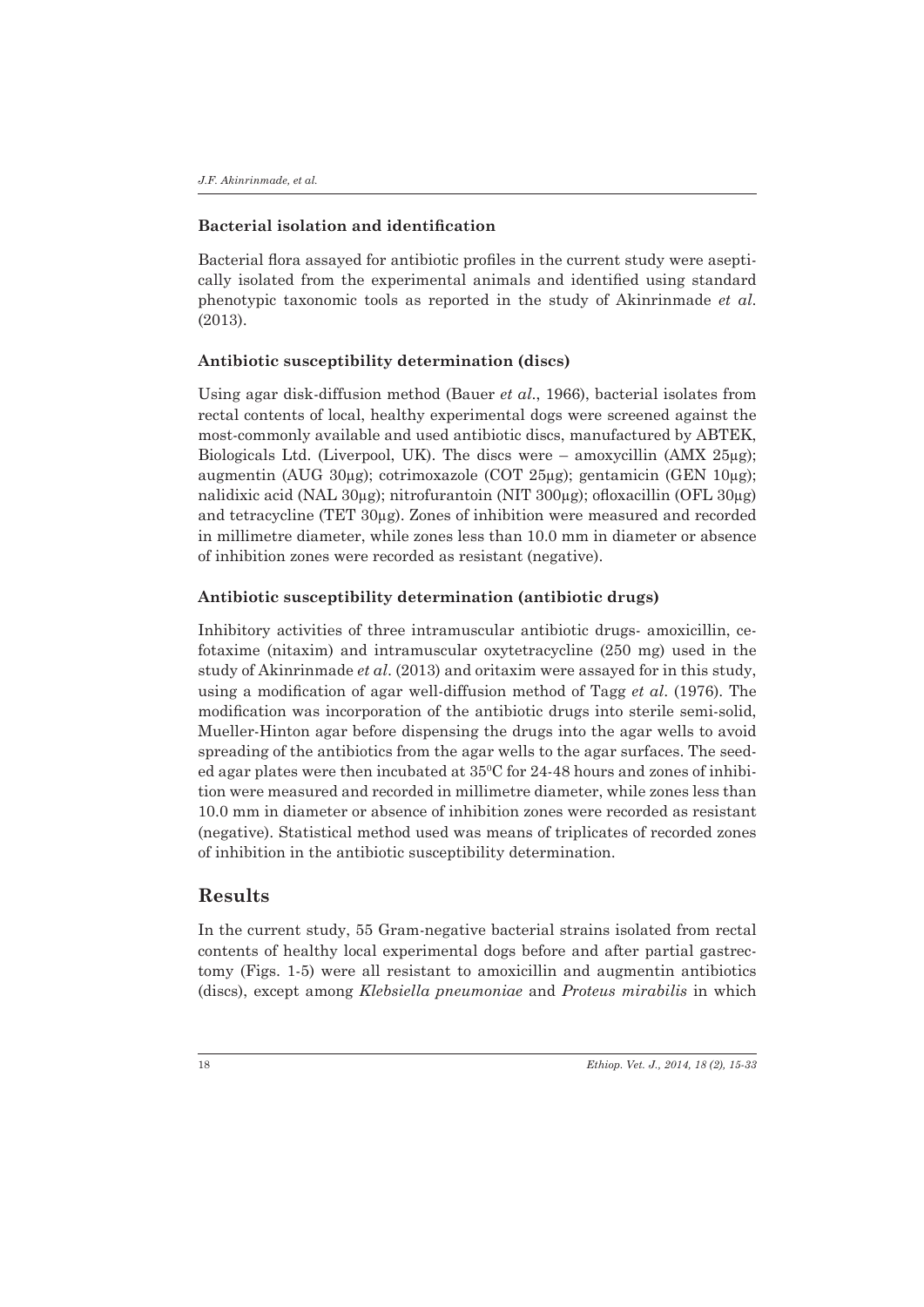60.0% and 90.0% resistance were recorded respectively against amoxicillin (discs). Least-resisted antibiotic by the Gram-negative bacteria was ofloxacillin  $(0.0-42.9%)$ , while, cotrimoxazole  $(89.1%)$ , amoxicillin  $(96.4%)$  and augmentin (100%) were the most-resisted antibiotics (discs), with percentage multiple antibiotic resistance (%MAR) and percentage antibiotic resistance profiles (%ARP) of 25.0-100% recorded (Tables 1 & 2).

In general, the overall resistance profiles of the Gram-negative bacteria against the test antibiotic (discs) in this study were- augmentin (100%), tetracycline (25.0-57.1%), amoxicillin (60.0-100%), cotrimoxazole (80.0-100%), nitrofurantoin (20.0-100%), nalidixic acid (0.91-60.0%), gentamicin (18.2-70.0%) and ofloxacillin (20.0-42.9%). None of the Gram-negative bacteria from rectal contents of the experimental local dogs that had partial gastrectomy in this study was totally susceptible to all the eight antibiotics (discs), while a total of 28 different multiple antibiotic resistance profiles were exhibited. Commonest multi-resistance profiles were - augmentin-amoxicillin-cotrimoxazole (7.3%), augmentin-tetracycline-amoxicillin-cotrimoxazole-nitrofurantoin-nalidixic acid-gentamicin-ofloxacillin (7.3%), augmentin-tetracycline-amoxicillincotrimoxazole (9.1%) and augmentin-amoxicillin-cotrimoxazole-nitrofurantoin (12.7%) (Table 2).

Lower resistance rates of 0.0-40.0% against intramuscular amoxicillin drug and 0.0-50.0% against intramuscular oxytetracycline drug were exhibited by the Gram-negative bacteria, while as high as 50.0-100% and 72.7% -100% resistance rates were recorded against intramuscular nitaxin and oritaxim drugs respectively. In general, overall resistance profiles of the Gram-negative bacteria were - amoxicillin (9.1-100%); oritaxim (20.0-100%); nitaxim (30.0-100%) and oxytetracycline (20.0-100%). Recorded MAR were mostly 50.0 - 75.0% and 50.0-100%, while percentage antibiotic resistance profiles were mostly between 25.0 and 100%.

A total of 13 different antibiotic profiles were exhibited by the Gram-negative bacteria against the four intramuscular antibiotic drugs. Profile 1 indicated that just 29.1% of the 55 Gram-negative bacterial strains were totally susceptible to the four antibiotic drugs, while only one bacterial strain was totally resistant. Commonest antibiotic resistance profile was that of oritaxim-nitaxim, which was displayed by 29.1% of the Gram-negative bacteria, while nitaxim (47.3%) and oritaxim (52.7%) were the most-resisted intramuscular antibiotic drugs. Recorded mono- and multi-resistance rates were 21.8% and 49.1% re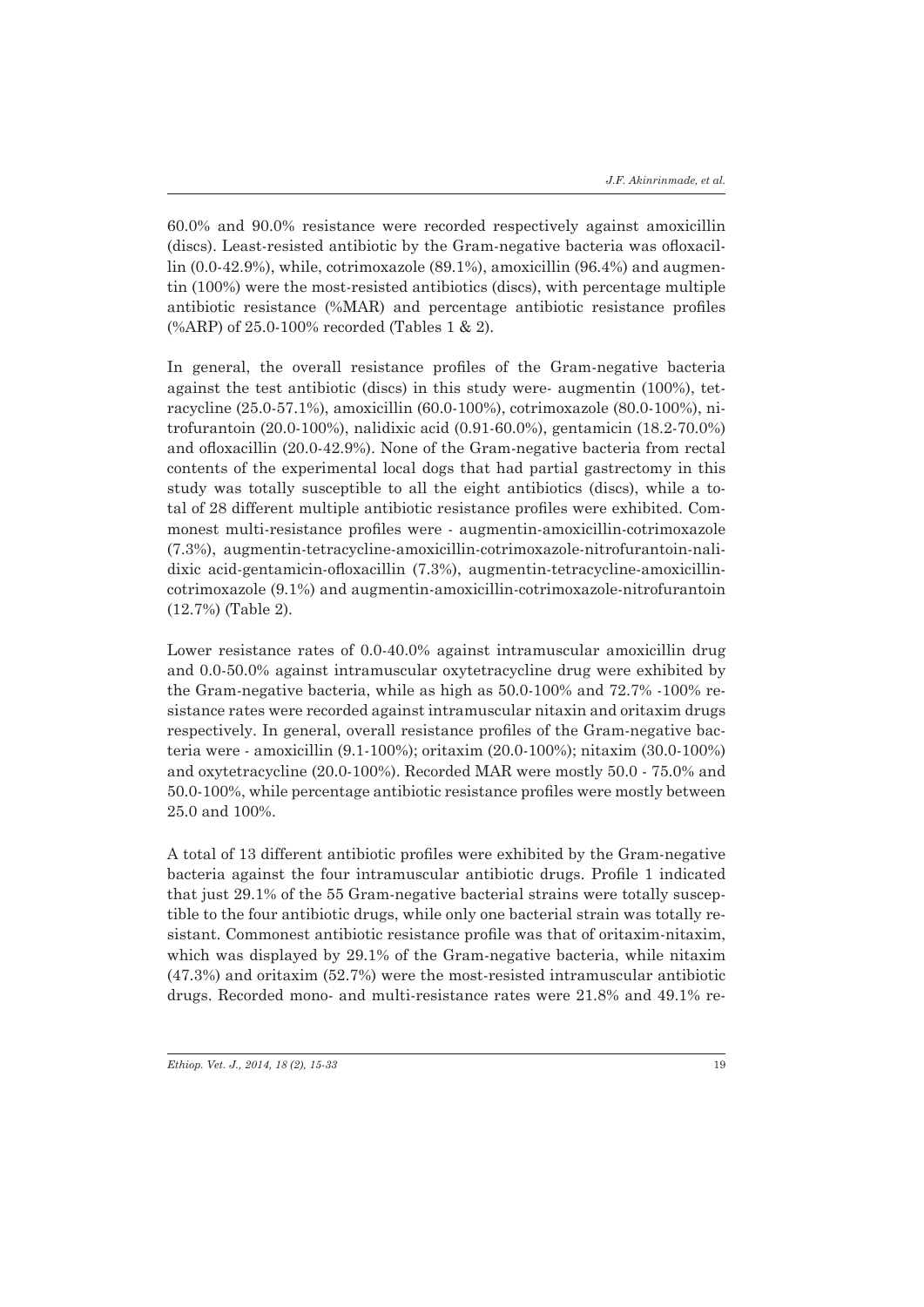spectively (Table 3), with very low overall resistance rates recorded for oxytetracycline (18.2%) and amoxicillin (20.0%). A total of 70.9% of the Gram-negative bacterial strains exhibited antibiotic resistance against the intramuscular antibiotic drugs, while 49.1% of the Gram-negative bacterial strains exhibited multiple antibiotic resistance.

The Gram-negative bacterial species exhibited the widest zones of inhibition against nalidixic acid disc (22.0-30.0 mm) and nitrofurantoin disc (22.0-25.0 mm) but significantly wider zones of inhibition of between 24.0 and 40.0 mm were exhibited by the Gram-negative bacteria against the intramuscular antibiotics drugs (Table 1).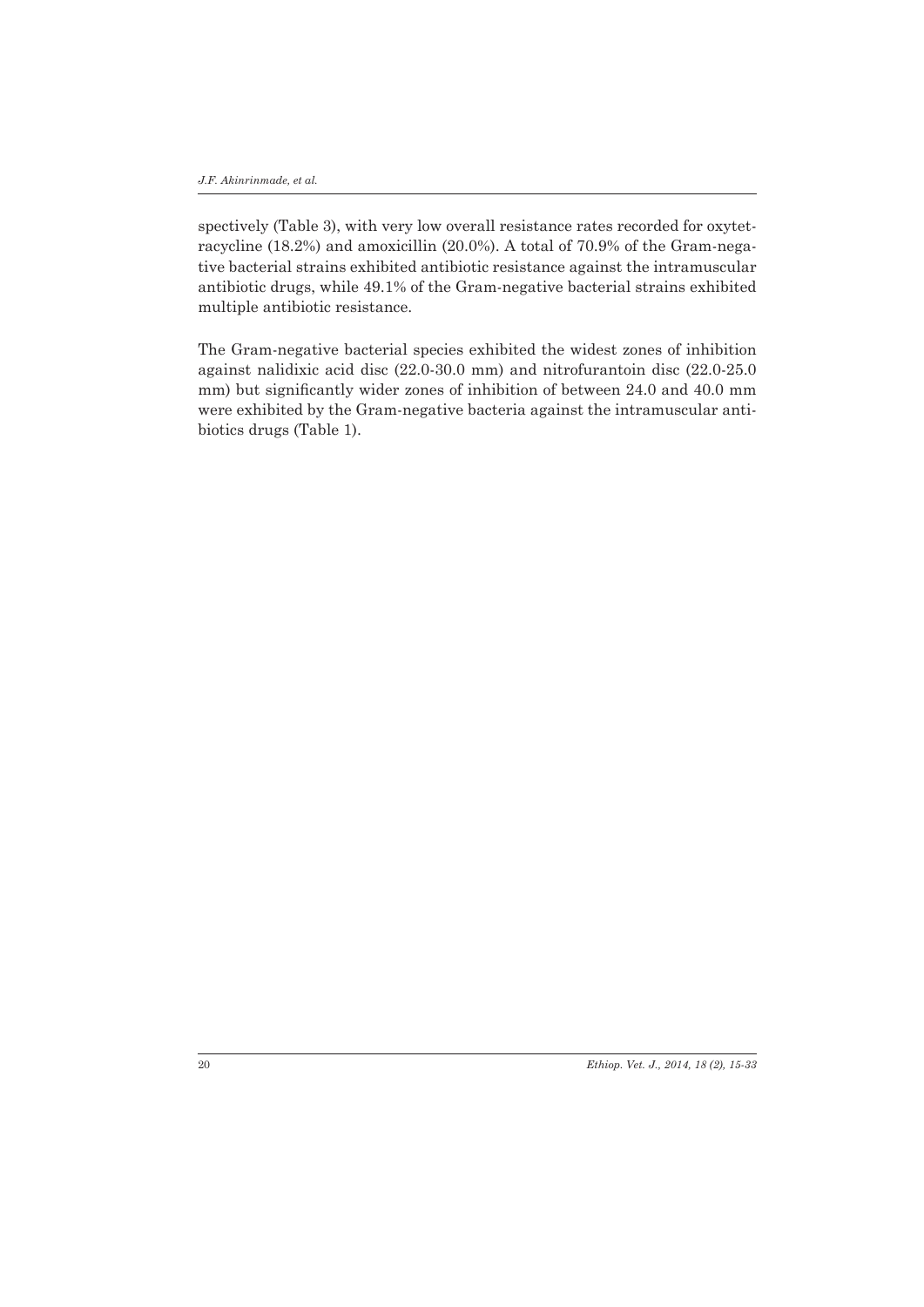| Bacterial<br>species                        |           |                          |            | Antibiotic discs $(\mu g^{-1} / \text{ mg } l^{-1})$ |                    |                    |                 |                    |                   |                                       |                   | Intramuscular antibiotic drugs $(\mu g^{-1}$ / mg $l^{-1}$ ) |                   |                    |                  |                          |
|---------------------------------------------|-----------|--------------------------|------------|------------------------------------------------------|--------------------|--------------------|-----------------|--------------------|-------------------|---------------------------------------|-------------------|--------------------------------------------------------------|-------------------|--------------------|------------------|--------------------------|
|                                             | AUG       | TET                      | <b>AMX</b> | COT                                                  | χ                  | <b>NAL</b>         | <b>GEN</b>      | <b>OFL</b>         | %MAR              | ARP<br>$\%$                           | <b>AMX</b>        | <b>ORTX</b>                                                  | <b>NTX</b>        | <b>OXYT</b>        | <b>MAR</b><br>℅  | ARP<br>$\%$              |
| aerogenes <sup>[8]</sup><br>Citrobacter     | 100       | 37.5%                    | 100%       | 87.5%                                                | 62.5%              | 50.0%              | 37.5%           | 25.0%              | $25.0 -$<br>100%  | $25.0 -$<br>100%<br>$*$ [1]           | $25.0\%$          | $75.0\%$                                                     | 50.0%             |                    | $50.0 -$<br>100% | 25.0-100%<br>$*$ [2]     |
|                                             |           | $(11.0 - 21.0)$          |            | (23.0)                                               | $(20.0 -$<br>25.0  | $(12.0 -$<br>24.0) | $(10.0 - 12.0)$ | $(12.0 - 27.0)$    |                   |                                       | $(13.0 -$<br>25.0 | $(13.0 -$<br>24.0)                                           | $(12.0 -$<br>25.0 | $(11.0 -$<br>32.0  |                  |                          |
| $\boxed{2}$<br>$E.\,coli$                   | 100<br>J. | 50.0%<br>(13.0)          | 100%       | 100%                                                 | $(15.0 -$<br>18.0) | (22.0)<br>50.0%    | $(11.0 - 13.0)$ | $(26.0 -$<br>30.0) | 50.0%             |                                       | $(25.0 -$<br>30.0 | $11.0 -$<br>30.0                                             | $(12.0 -$<br>31.0 | $(27.0 -$<br>30.0  |                  |                          |
| $aerogenes$ [1] $^{\wedge}$<br>Enterobacter | 100       |                          | 100%       | 100%                                                 |                    |                    |                 |                    | 37.5%             |                                       | 100%              | 100%                                                         | ï                 | 100%               | 75.0%            |                          |
|                                             |           | (17.0)                   |            |                                                      | (17.0)             | (26.0)             | (15.0)          | (28.0)             |                   |                                       |                   |                                                              | (15.0)            |                    |                  |                          |
| pneumoniae <sup>[5]</sup><br>Kleb.          | 100       | 40.0%                    | 60.0%      | 80.0%                                                | 20.0%              | 60.0%              | ï               | 40.0%              | 75.0%<br>$25.0 -$ | $25.0\cdot$<br>75.0%                  | 40.0%             | 20.0%                                                        | ł                 | 20.0%              |                  | 50.0% 25.0-50.0%<br>k[2] |
|                                             |           | $(11.0 - 26.0)$ $(12.0)$ |            | (23.0)                                               | $(10.0 -$<br>25.0  | $(19.0 -$<br>23.0) | $(10.0 - 16.0)$ | $(20.0 -$<br>23.0) |                   |                                       | $(12.0 -$<br>21.0 | $(12.0 -$<br>37.0)                                           | $(17.0 -$<br>32.0 | $(11.0 -$<br>35.0) |                  |                          |
| mirabilis [10]<br>Proteus                   | 100       | 50.0%                    | 90.0%      | 80.0%                                                | 30.0%              | 50.0%              | 70.0%           | 20.0%              | $37.5 -$<br>100%  | $\frac{37.5}{100\%}$<br>$\ast\ast[2]$ | 10.0%             | 40.0%                                                        | 30.0%             | 20.0%              | $50.0-$<br>75.0% | 25.0-75.0%<br>$*2]$      |
|                                             |           | $(13.0 - 22.0)$ $(13.0)$ |            | $(20.0 -$<br>22.0                                    | $(12.0 -$<br>21.0  | $(13.0 -$<br>30.0) | $(10.0 - 11.0)$ | $(17.0 -$<br>35.0) |                   |                                       | $(14.0 -$<br>32.0 | $(21.0 -$<br>37.0)                                           | $(13.0 -$<br>40.0 | $(13.0 -$<br>31.0  |                  |                          |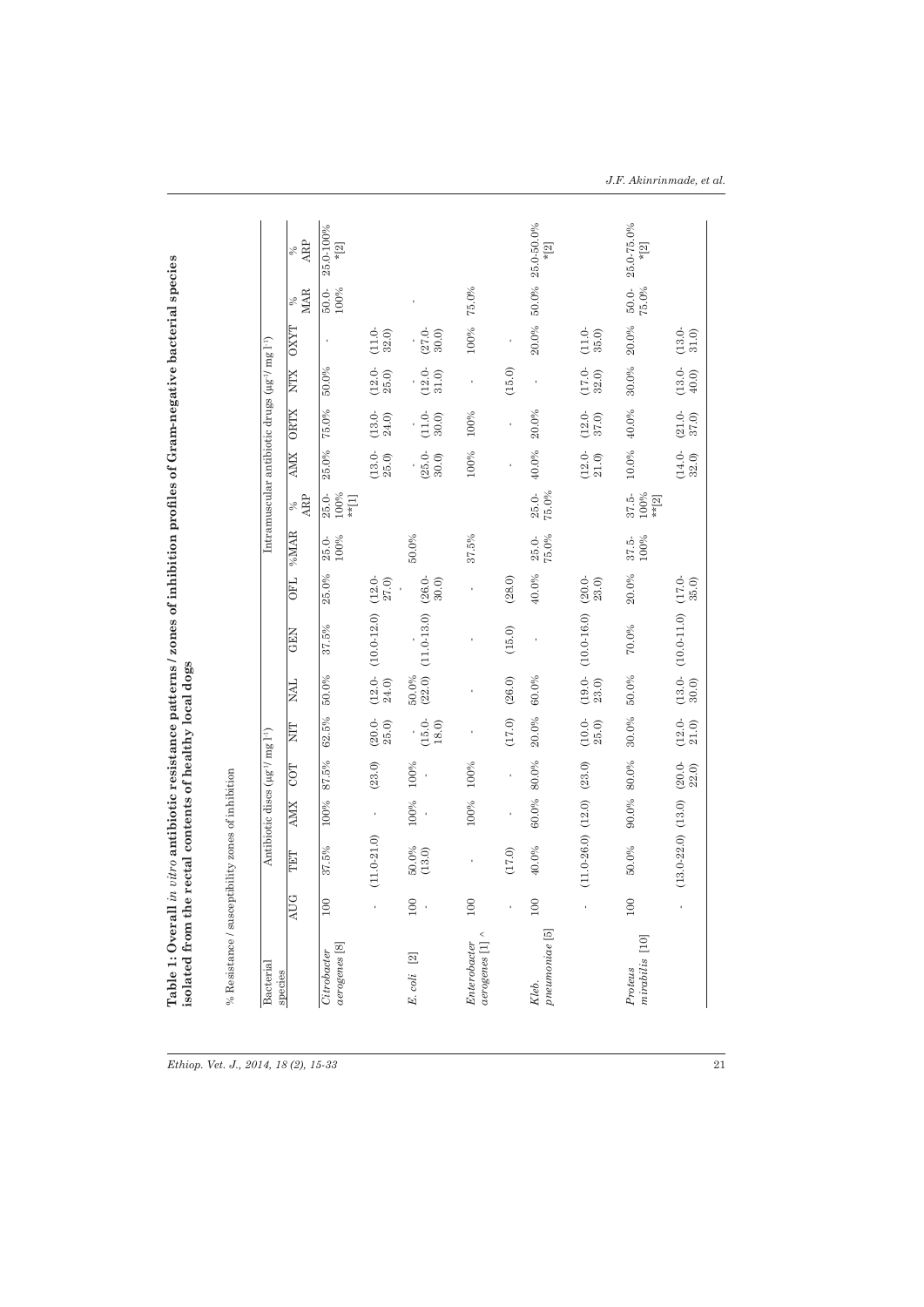| $Ps.$ $aeruginosa$<br>$\Xi$                                                                                                                                                                                                                                                                                                                                                               | 100 | 53.6%                    |      |                | 100% 90.9% 81.8% 0.91%              |       | 18.2%                                                                                                                                  |       | $50.0-$<br>75.0%     | $50.0-$<br>75.0%   | $9.1\%$ $72.7\%$           |                           | 53.6%                    |                          | 75.0% | 50.0-25.0-75.0%<br>$*$ [2]        |
|-------------------------------------------------------------------------------------------------------------------------------------------------------------------------------------------------------------------------------------------------------------------------------------------------------------------------------------------------------------------------------------------|-----|--------------------------|------|----------------|-------------------------------------|-------|----------------------------------------------------------------------------------------------------------------------------------------|-------|----------------------|--------------------|----------------------------|---------------------------|--------------------------|--------------------------|-------|-----------------------------------|
|                                                                                                                                                                                                                                                                                                                                                                                           |     | $(13.0-15.0)$ -          |      | (12.0)         | $(18.0 -$<br>20.0                   | 28.0) | $(15.0 - (10.0 - 12.0))$ $(1.0 -$                                                                                                      | 32.0) |                      |                    | $(11.0 - 28.0)$            | $(15.0 - 31.0)$           | $(17.0 - 26.0)$          | $(12.0 -$<br>32.0        |       |                                   |
| Salmonella sp. 100<br>$[14]$                                                                                                                                                                                                                                                                                                                                                              |     | 57.1%                    |      | 100% 92.9%     | 35.7%                               | 42.9% | 35.7%                                                                                                                                  |       | 87.5%<br>42.9% 37.5- | $37.5-$<br>87.5%   | 21.4% 42.9%                |                           | 57.1%                    | 21.4%                    | 75.0% | $50.0 - 25.0 - 75.0\%$<br>$* [3]$ |
| dysentariae [4]<br>Shigella                                                                                                                                                                                                                                                                                                                                                               | 100 | $(11.0-23.0)$ -<br>25.0% | 100% | (27.0)<br>100% | $(11.0 - 22.0)$<br>$22.0$<br>$100%$ |       | $\begin{array}{lll} (15.0-&(10.0 \cdot 13.0) & (16.0 \cdot 30.0) & & \\ 30.0) & & & 30.0) \\ 25.0\% & & 25.0\% & & 25.0\% \end{array}$ | 25.0% | $50.0-$<br>100%      | $50.0-$<br>100%    | $(11.0 - 32.0)$<br>$32.0%$ | $(14.0 - 35.0)$<br>$100%$ | $(13.0 - 37.00)$<br>100% | 50.0%<br>$(12.0 - 35.0)$ | 100%  | 50.0-50.0-100%<br>$\ast\ast[1]$   |
|                                                                                                                                                                                                                                                                                                                                                                                           |     | $(13.0-16.0)$            |      |                |                                     |       | $\begin{array}{ccc} (14.0 & (10.0 \text{ - } 13.0) & (21.0 \text{ - } \\ 16.0 & 28.0) & \end{array}$                                   |       |                      | $*$ <sup>[1]</sup> | $(11.0 -$<br>24.0          |                           |                          | $(12.0)$<br>$37.0)$      |       |                                   |
| Keys: AUG = augmentin; TET = tetracycline; AMX = amoxicillin; COT = cotrimoxazole; NIT = nitrofurantoin; NAL = nalidixic acid; GEN = gentamicin; OFL<br>= ofloxacillin; AMXT = amoxil; ORT = oritaxim; NXT = nitaxim; OXYT = oxytetracycline; %MAR = percentage multiple antibiotic resistance;<br>percentage antibiotic resistance profiles; [* = no resistance / 0.0%; ** = 100.0% MAR] |     |                          |      |                |                                     |       |                                                                                                                                        |       |                      |                    |                            |                           |                          |                          |       | % $ARP =$                         |
|                                                                                                                                                                                                                                                                                                                                                                                           |     |                          |      |                |                                     |       |                                                                                                                                        |       |                      |                    |                            |                           |                          |                          |       |                                   |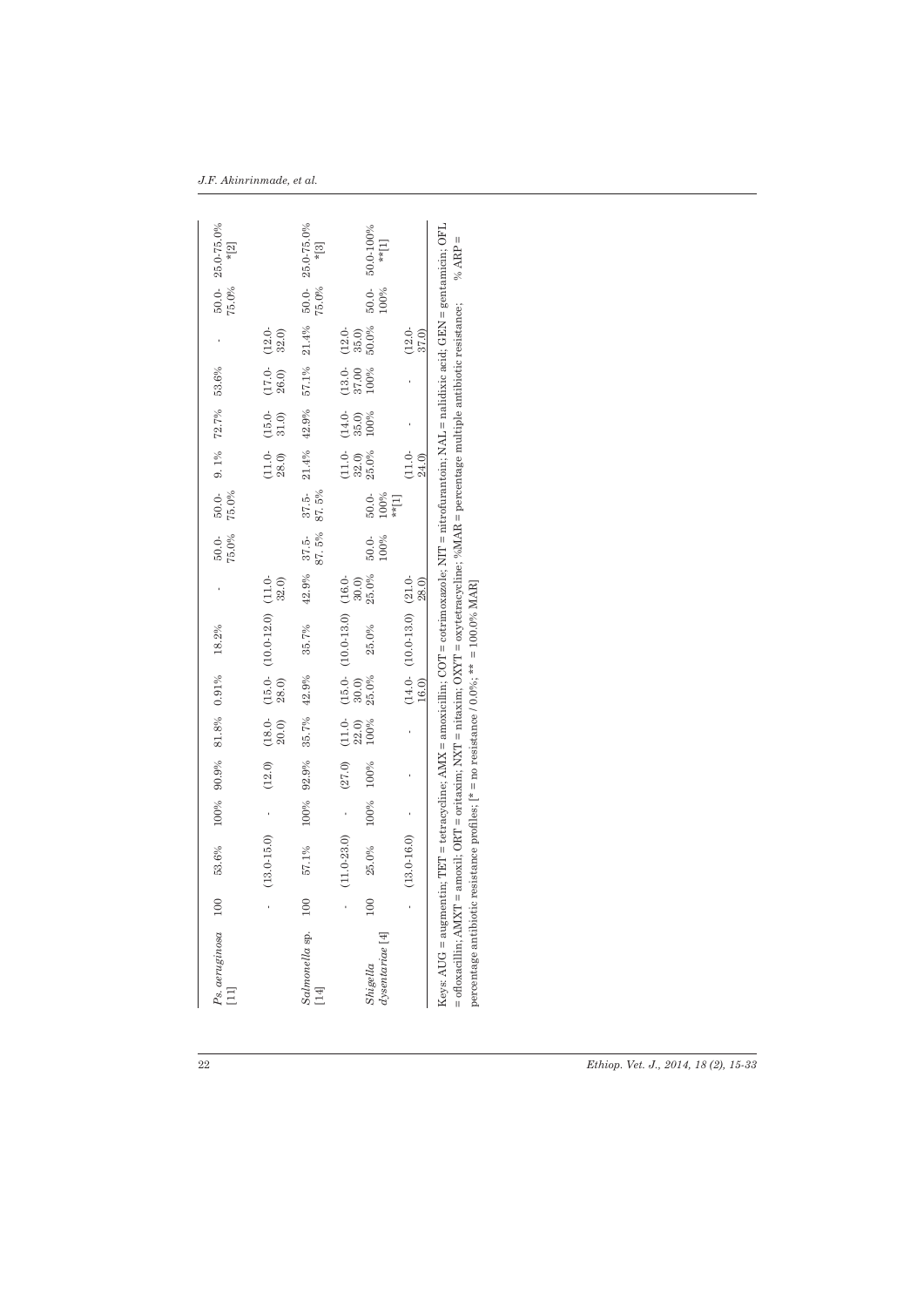|                           | healthy local dogs (antibiotic discs)                                                         | Antibiotic profiles      |            |                                 |            |           |            |                   |            |                         |                                     |
|---------------------------|-----------------------------------------------------------------------------------------------|--------------------------|------------|---------------------------------|------------|-----------|------------|-------------------|------------|-------------------------|-------------------------------------|
|                           |                                                                                               |                          |            | Antibiotic discs (µg-1/ mg 1-1) |            |           |            |                   |            |                         |                                     |
| profiles<br>No. of        | Gram-negative bacterial species per profile                                                   | <b>AUG</b>               | TET        | AMX                             | COT        | EIN       | <b>NAL</b> | <b>GEN</b>        | <b>OFL</b> | %MAR                    | strains<br>profile<br>No. of<br>per |
|                           | Kleb. pneumoniae<br>Citrobacter aerogenes [1],                                                | <b>AUG</b>               |            | <b>AMX</b>                      |            |           |            |                   |            | 25.0%                   | $\overline{\mathbb{E}}$             |
| $\sim$                    | Proteus mirabilis [1]                                                                         | <b>AUG</b>               |            | <b>AMIX</b>                     |            |           | <b>NAL</b> |                   |            | 37.5%                   | Ξ                                   |
| m                         | Ent. aerogenes [1], Kleb. pneumoniae [1]p,<br>Proteus mirabilis [1], Salmonella sp. [1]       | <b>AUG</b>               |            | <b>AMX</b>                      | COT        |           |            |                   |            | 37.5%                   | $[\pm]$                             |
|                           | Citrobacter aerogenes [1]                                                                     | <b>AUG</b>               |            |                                 | COT        |           | <b>TVN</b> | GEN               |            | 50.0%                   | Ξ                                   |
| ю                         | Kleb. pneumoniae [1], E. coli [1], Pr. mirabilis                                              | <b>AUG</b>               |            | <b>AMX</b>                      | COT        |           | <b>TAN</b> |                   |            | 50.0%                   | $\boxed{3}$                         |
| cc                        | Citrobacter aerogenes [1]p, Salmonella sp. [1], Sh.<br>dysenteriae [3], Ps. aeruginosa [2]    | <b>AUG</b>               |            | <b>AMX</b>                      | COT        | EIN       |            |                   |            | 50.0%                   | $\Xi$                               |
| $\infty$<br>r-            | Ps. aeruginosa [1]p<br>Pr. mirabilis [1]                                                      | <b>AUG</b><br><b>AUG</b> | TET<br>TET | <b>AMX</b><br><b>AMX</b>        |            | <b>EL</b> |            | <b>GEN</b>        |            | 50.0%<br>50.0%          | $\Xi$<br>Ξ                          |
| $\sigma$                  | E. coli [1], Salmonella sp. [1], Pr. mirabilis [1], Ps.                                       | <b>AUG</b>               | TET        | <b>AMX</b>                      | COT        |           |            |                   |            | 50.0%                   | $\overline{5}$                      |
| $\overline{10}$<br>$\Box$ | Salmonella sp. [1]p<br>Ps. aeruginosa [1]<br>Salmonella sp.<br>aeruginosa [2]                 | AUG<br>AUG               |            | <b>AMX</b><br><b>AMX</b>        | COT<br>COT | NIT       |            | <b>GEN</b><br>GEN |            | $\frac{50.0\%}{50.0\%}$ | 三三                                  |
| $\frac{2}{13}$            | Citrobacter aerogenes [1], Pr. mirabilis [1]p, Ps.<br>Salmonella sp. [1], Ps. aeruginosa [2]p | $_{\rm AUG}^{\rm AUG}$   | TET        | <b>AMX</b><br><b>AMX</b>        | COT<br>COT | EE        |            | <b>GEN</b>        |            | 62.5%<br>62.5%          | 33                                  |
| 14.5                      | Salmonella sp. [2]p<br>Pr. mirabilis [1]<br>aeruginosa [1]                                    | AUG<br>AUG               | TET        | AMX<br>AMX                      | COT<br>COT |           | <b>TVN</b> | <b>GEN</b>        | <b>OFL</b> | 62.5%<br>62.5%          | $\Xi\overline{\mathfrak{A}}$        |
| 16                        | Salmonella <sup>[1]</sup>                                                                     | <b>AUG</b>               |            | <b>AMX</b>                      |            |           | <b>TVN</b> | <b>GEN</b>        | <b>OFL</b> | 62.5%                   | Ξ                                   |

*Ethiop. Vet. J., 2014, 18 (2), 15-33* 23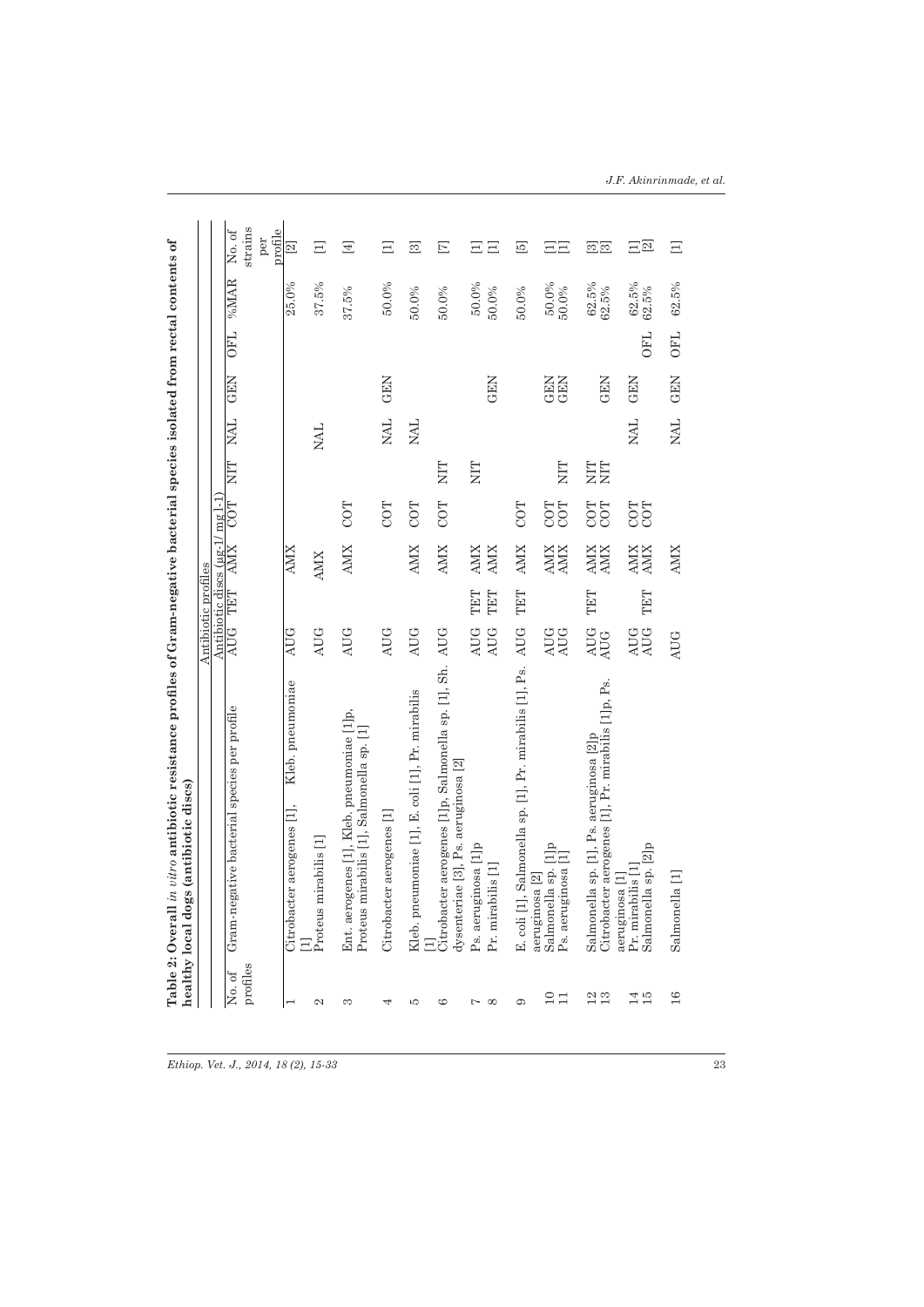| 17              | Pr. mirabilis [1], Salmonella sp. [1], Ps.<br>aeruginosa                                      | AUG TET                  |            | <b>AMX</b>                     | COT        |                         |                                 | GEN                |                          | 62.5%          | $\Xi$         |
|-----------------|-----------------------------------------------------------------------------------------------|--------------------------|------------|--------------------------------|------------|-------------------------|---------------------------------|--------------------|--------------------------|----------------|---------------|
| 18              | Citrobacter aerogenes [1]p                                                                    | <b>AUG</b>               | TET        | <b>AMX</b>                     | COT        | EIN                     |                                 |                    |                          | 62.5%          | Ξ             |
| 19              | Salmonella sp. [1]p, Citrobacter aerogenes [1]                                                | <b>AUG</b>               |            | <b>AMX</b>                     | COT        |                         | <b>NAL</b>                      | GEN                | <b>OFL</b>               | 75.0%          | $\boxed{2}$   |
| $\overline{20}$ | Salmonella sp. [1]                                                                            | <b>AUG</b>               |            | <b>AMX</b>                     | COT        | <b>TIN</b>              | <b>NAL</b>                      | <b>GEN</b>         |                          | 75.0%          | Ξ             |
| 22<br>21        | Kleb. pneumoniae [1]<br>Salmonella sp. [1]                                                    | <b>AUG</b><br><b>AUG</b> | TET<br>TET | <b>AMX</b>                     | COT<br>COT | <b>EIN</b>              | NAL.<br><b>NAL</b>              |                    | <b>OFL</b><br><b>OFL</b> | 75.0%<br>75.0% | $\Xi$<br>Ξ    |
| 23              | Citrobacter aerogenes [1]                                                                     | <b>AUG</b>               | TET        | <b>AMX</b>                     | COT        | NIT                     | <b>NAL</b>                      |                    |                          | 75.0%          | Ξ             |
| 24              | Salmonella sp. [1]                                                                            | <b>AUG</b>               | TET        | <b>AMX</b>                     | COT        | <b>NIL</b>              | <b>NAL</b>                      |                    |                          | 75.0%          | Ξ             |
| 25              | Ps. aeruginosa [1]p                                                                           | <b>AUG</b>               | TET        | <b>AMX</b>                     | COT        | NIT                     | <b>NAL</b>                      |                    |                          | 75.0%          | Ξ             |
| 26              | Kleb. pneumoniae [1]                                                                          | <b>AUG</b>               | TET        | <b>AMX</b>                     | COT        |                         | <b>NAL</b>                      |                    | <b>OFL</b>               | 75.0%          | $\Xi$         |
| 27              | Salmonella sp. [1]                                                                            | <b>AUG</b>               | TET        | <b>AMX</b>                     | COT        |                         | <b>TAN</b>                      | <b>GEN</b>         | <b>OFL</b>               | 87.5%          | $\Xi$         |
| 28              | Citrobacter aerogenes [1], Pr. mirabilis [2]p, Sh.<br>dysenteriae [1]<br>Overall % resistance | <b>AUG</b>               | TET        | 100% 49.1% 96.4%<br><b>AMX</b> | COT        | $\overline{\text{NIT}}$ | 89.1% 49.1% 38.2%<br><b>NAL</b> | 32.7% 23.6%<br>GEN | <b>OFL</b>               |                | 100%<br>$[4]$ |
|                 | $=$ ofloxacillin; $p =$ species including post-antibiotic administered strains.               |                          |            |                                |            |                         |                                 |                    |                          |                |               |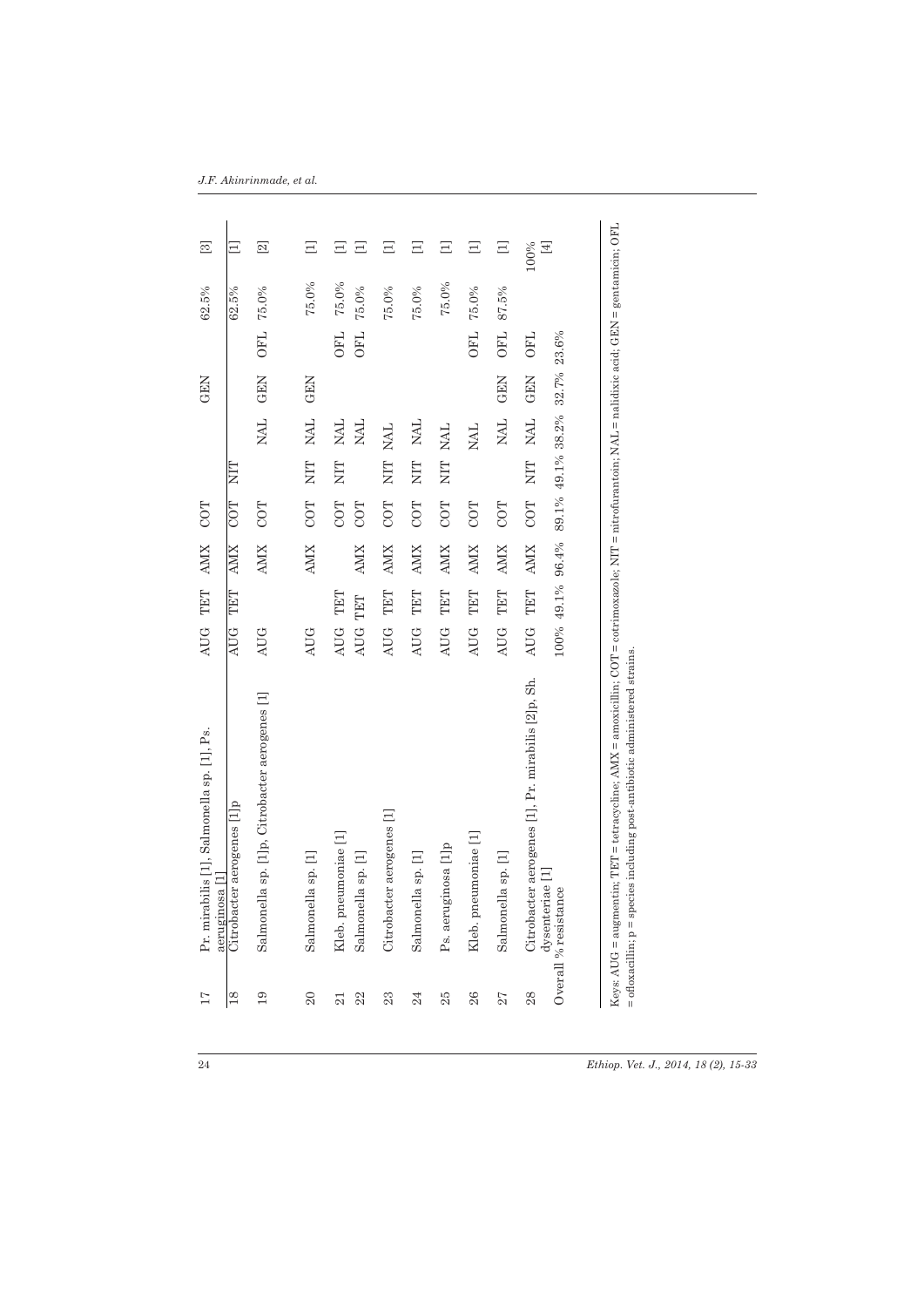| Table 3: Overall <i>in vitro</i> antibiotic resistance profiles of Gram-negative bacterial |
|--------------------------------------------------------------------------------------------|
| species isolated from the rectal contents of healthy local dogs undergoing gastrectomy     |
| (intramuscular antibiotic drugs)                                                           |

|                    |                                                                                                                             | Antibiotic profiles |       |                      |             |                  |                                               |
|--------------------|-----------------------------------------------------------------------------------------------------------------------------|---------------------|-------|----------------------|-------------|------------------|-----------------------------------------------|
|                    |                                                                                                                             |                     |       |                      |             |                  | Intramuscular antibiotic drugs (ug-1/ mg l-1) |
| No. of<br>profiles | Gram-negative bacterial<br>species per profile                                                                              | <b>AMX</b>          | ORT   | <b>NTX</b>           | OXYT        | % <sub>MAR</sub> | No. of<br>Strains per<br>profile              |
| $\mathbf{1}$       | E. coli [1], Kleb. pneumoniae<br>$[2]$ p, Pr. mirabilis $[4]$ p, Ps.<br>aeruginosa [1], Salmonella<br>sp. $[1]$ .           |                     |       |                      |             | $0.0\%$          | $[16]$                                        |
| $\,2$              | Citrobacter aerogenes [1],<br>Kleb. pneumoniae [1], Pr.<br>mirabilis [1], Ps. aeruginosa<br>$[1]$                           |                     | ORT   |                      |             | 25.0%            | [4]                                           |
| 3                  | Kleb. pneumoniae [1]p,<br>Salmonella sp. [1]                                                                                | <b>AMX</b>          |       |                      |             | 25.0%            | $[2]$                                         |
| 4                  | Ps. aeruginosa [1],<br>Salmonella sp. [2]                                                                                   |                     |       | <b>NTX</b>           |             | 25.0%            | $\lceil 3 \rceil$                             |
| 5                  | Proteus mirabilis [1],<br>Salmonella sp. [2]p                                                                               |                     |       |                      | OXYT        | 25.0%            | $\lceil 3 \rceil$                             |
| 6                  | Citrobacter aerogenes [1]p,<br>Ps. aeruginosa [1]                                                                           | <b>AMX</b>          | ORT   |                      |             | 50.0%            | $\lceil 2 \rceil$                             |
| 7                  | Kleb. pneumoniae<br>$[1]$                                                                                                   | <b>AMX</b>          |       |                      | OXYT        | 50.0%            | $[1]$                                         |
| 8                  | Citrobacter aerogenes<br>[3], Salmonella sp. $[4]p$ ,<br>Sh. dysenteriae [2]p, Pr.<br>mirabilis [1], Ps. aeruginosa<br>[6]p |                     | ORT   | <b>NTX</b>           |             | 50.0%            | $[16]$                                        |
| 9                  | Citrobacter aerogenes [1],<br>Pr. mirabilis [1], Salmonella<br>sp. $[1]$                                                    | <b>AMX</b>          | ORT   | <b>NTX</b>           |             | 75.0%            | [3]                                           |
| 10                 | Enterobacter aerogenes [1p]                                                                                                 | <b>AMX</b>          | ORT   |                      | OXYT        | 75.0%            | $[1]$                                         |
| 11                 | Salmonella sp.[1]                                                                                                           | <b>AMX</b>          |       | <b>NTX</b>           | <b>OXYT</b> | 75.0%            | $\lceil 1 \rceil$                             |
| 12                 | Pr. mirabilis [1]p, Sh.<br>dysenteriae [1]                                                                                  |                     | ORT   | $\operatorname{NTX}$ | <b>OXYT</b> | 75.0%            | $\lceil 2 \rceil$                             |
| 13                 | Shigella dysenteriae [1]                                                                                                    | AMX                 | ORT   | <b>NTX</b>           | <b>OXYT</b> | 100%             | $[1]$                                         |
|                    | Overall % resistance                                                                                                        | 20.0%               | 52.7% | 47.3%                | 18.2%       |                  |                                               |

**Keys:** AMX = amoxicillin; ORT = oritaxim; NTX = nitaxim; OXYT = oxytetracycline; %MAR = % multiple antibiotic resistance;  $P =$  species including post-antibiotic administered strains.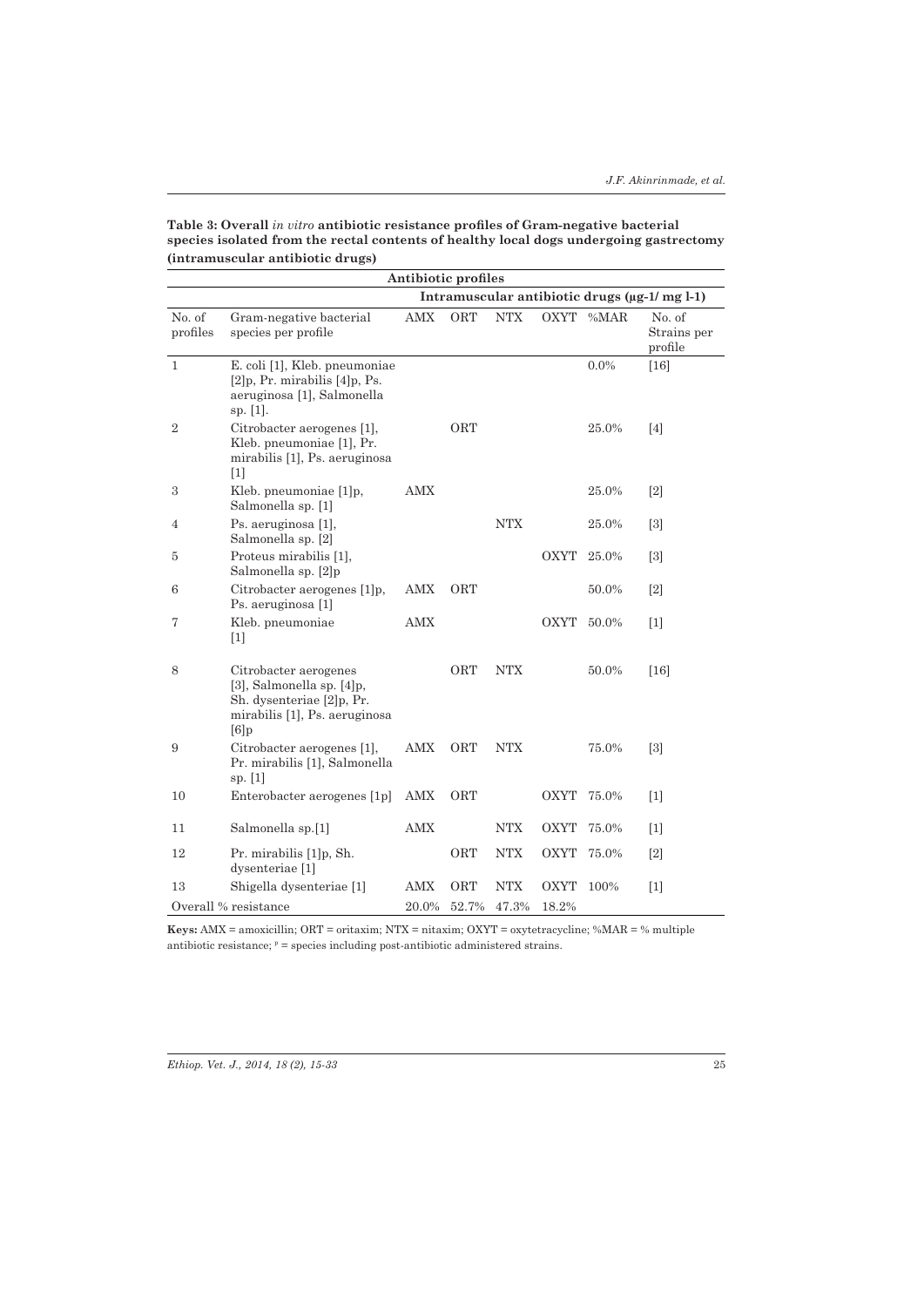

**Fig. 1: Normal stomach (fundus) re-Fig. 2: Removal of an elliptical pores of the left gastroepiploic vessels expose its contents along the greater curvature**



**tracted with forceps to show branch-tion of the tissue of the stomach to** 





**Fig. 3: Placement of the stomach in situ**

**Fig. 4: Closure of the stomach with a 2-layered inverting (Connell) of 3.0 chromic catgut**



**Figs. 5a & 5b: Placement of interrupted horizontal matters sutures in the upper flap to create an overlap**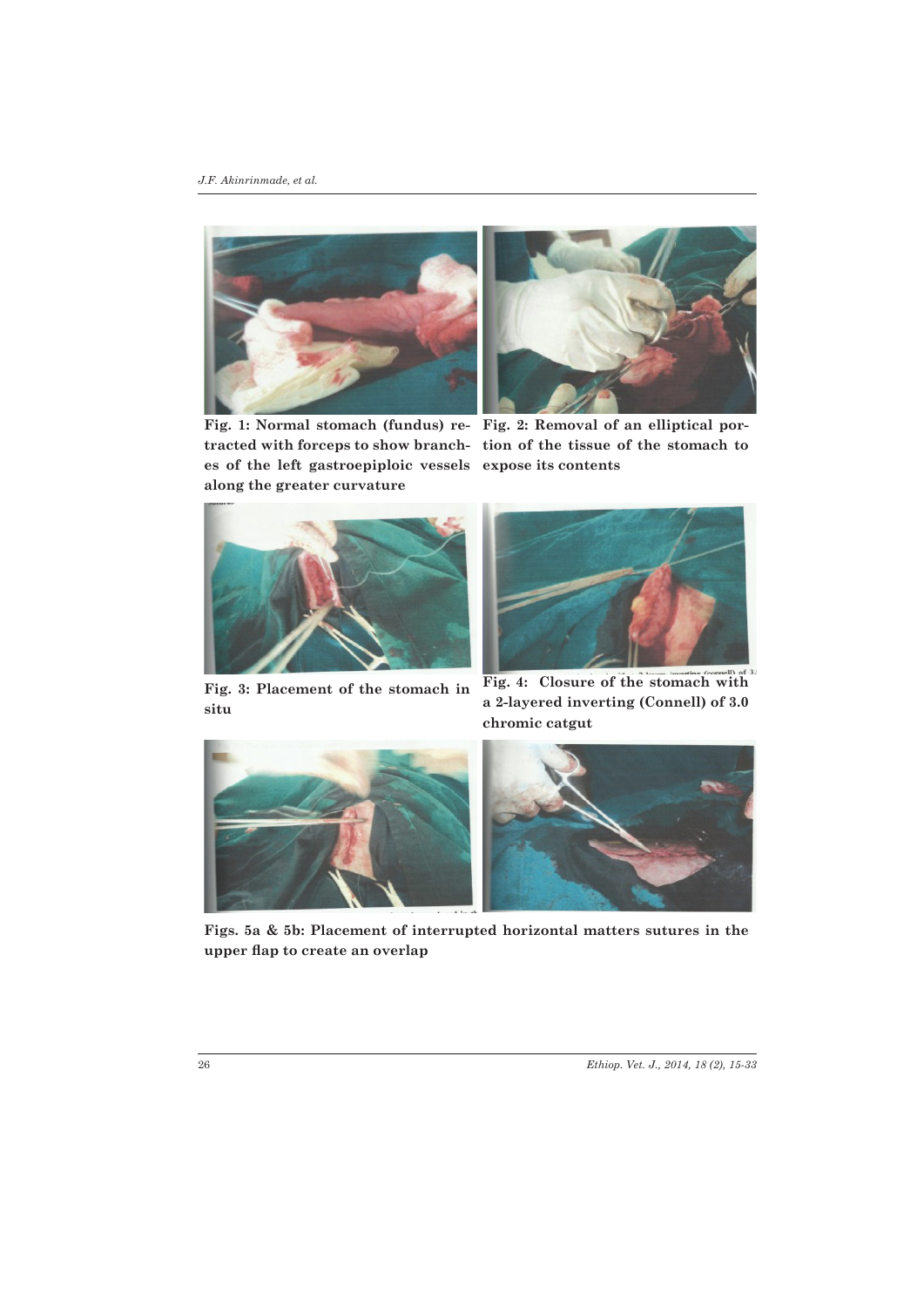# **Discussion**

Dogs are the commonest pets in Nigeria; however, most of the surgical interventions required in dog health in the country are gastrectomic-related (Figs. 1-5), during which antibiotics are usually administered to prevent postsurgical infections. It has been suggested that prophylactic antimicrobials with anaerobic and enteric Gram-negative coverage should be considered in surgery of the large intestine or other areas containing anaerobic organisms (Harmoinen, 2004). Whereas, use of antibiotic prophylaxis in gastrointestinal surgery can cause disruption of microflora, which leads to colonisation resistance; thereby, encouraging development of antibiotic resistance. Since few reported local studies in the country had confirmed inappropriate antibiotic use and prolonged antibiotic administration periods in clinical/surgical veterinary conditions (Akinrinmade and Oke, 2012), simulating gastrectomic conditions to investigate current surgically-related clinical outcomes of antibiotic administration, and determine a baseline antibiotic administration standards for the country is of significant importance.

Antimicrobial resistance has been increasing among certain Gram-negative bacteria that cause infections in pets (Guardabassi *et al*., 2004; Smet *et al*., 2010) due to selection pressure associated with the use of antimicrobial agents both in veterinary and human medicine (Prescott *et al*., 2002). This thereby, suggests that such cases might reflect abundant use of broad-spectrum antimicrobials. But studies on veterinary antibiotic resistance are still rarely conducted or reported in developing countries, including Nigeria, in spite of commonly reported mobility of pathogenic microorganisms of zoonotic importance, even across continents. In the current study, it was recorded in tables 2 & 3 that significant antibiotic resistance were exhibited by the Gram-negative bacteria to commonly available test antibiotic discs. None of the canine-borne Gram-negative bacteria was totally susceptible to the eight antibiotics (discs), while  $87.3\%$  exhibited  $\geq 50.0\%$  multiple antibiotic resistance profiles. This can lead to the inference that antibiotic resistance among pet animals is also likely to be very common in Nigeria.

Similarly, just 29.1% of the 55 Gram-negative bacterial species isolated from the local dogs that had partial gastrectomy were totally susceptible to the four antibiotic drugs (amoxicillin, nitaxim, oritaxim and oxytetracycline), while 49.1% of the bacteria exhibited as high as  $\geq 50.0\%$  multiple antibiotic resistance profiles. In Nigeria, local dogs are mostly free-range animals and do not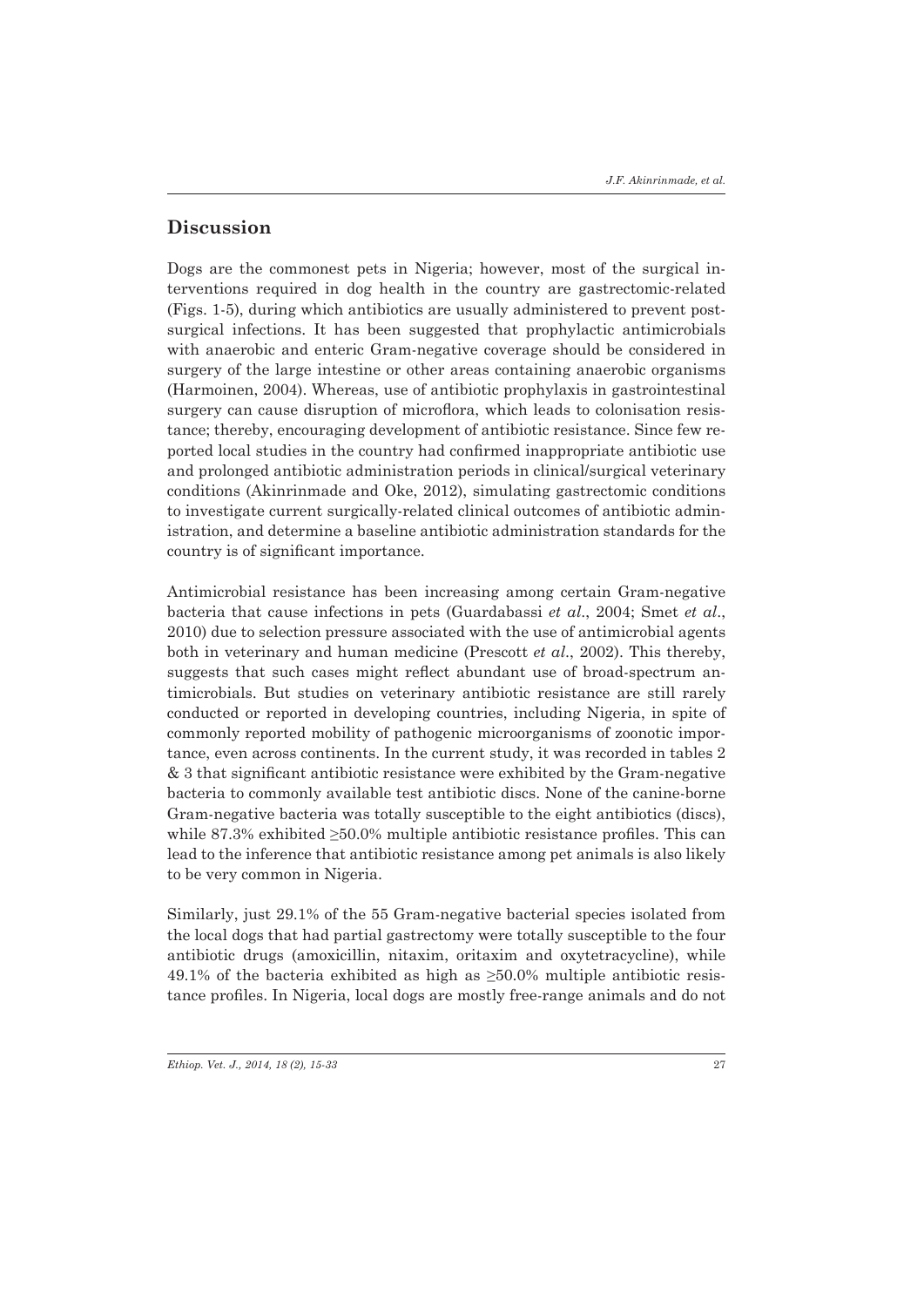receive as much clinical attention as the hybrid exotic dogs, and as such are not exposed to antibiotic treatments like foreign dogs. Therefore, the recorded significant antibiotic resistance against the four most-commonly administered antibiotics for clinical and surgical prophylaxis in veterinary practices in Nigeria further showed the alarming trend that had been earlier reported in most developed countries. Whereas, once resistance emerges, the continued selection pressure of antimicrobial drugs will maintain resistant bacteria in the populations (McGowan, 1996). Even if the selection pressure exerted by antimicrobial drug use is removed, once resistance has emerged, its prevalence will not necessarily decline (Prescott *et al*., 2002).

Although, the intramuscular antibiotic drugs tested in the current study were reported to have an extended spectrum of activity with effective actions against a wider range of Gram-positive and Gram-negative bacteria (Esposito *et al*., 2002; eMed, 2007); still, high percentage resistance and multiple antibiotic resistance were exhibited by the canine bacterial flora against the drugs, except among few *E*. *coli* and *Klebsiella* strains in which slightly lower resistance were recorded. In addition, there has been increasing evidence of transfer of antibiotic resistant bacteria between pet owners or veterinary staff and the pets which they readily come in contact with (Wegener *et al*., 1999; Manian, *2003*). In spite of quite low overall resistance rates being recorded for oxytetracycline (18.2%) and amoxicillin (20.0%) drugs in this study, the strong possibility of transmission of antibiotic resistance from pet animals to humans laid credence to the cautions raised in extended use of antibiotic administration in clinical / surgical veterinary procedures. To buttress this point, a total of 70.9% of the Gram-negative bacterial strains in this study exhibited antibiotic resistance, while 49.1% exhibited multiple antibiotic resistance. The clinical veterinary implication being that in cases of such multiple antibiotic resistance, there would be likely treatment failure, even with combined therapy in dogs under antibiotic treatments.

It was documented that length of therapy in veterinary cases depended at least on the infection being treated and the toxicity of the selected antimicrobials (Howe *et al*., 2006); whereas, as highlighted in tables 2 & 3, there were no significant variations in the phenotypic antibiotic resistance patterns and profiles of the Gram-negative bacteria isolated from rectal swabs of the experimental dogs before and after partial gastrectomy, i.e., four-day post-operative antibiotic administration (Akinrinmade *et al*., 2013). However, the case may be worse *in vivo*, since four-day post-operative antibiotic administration may be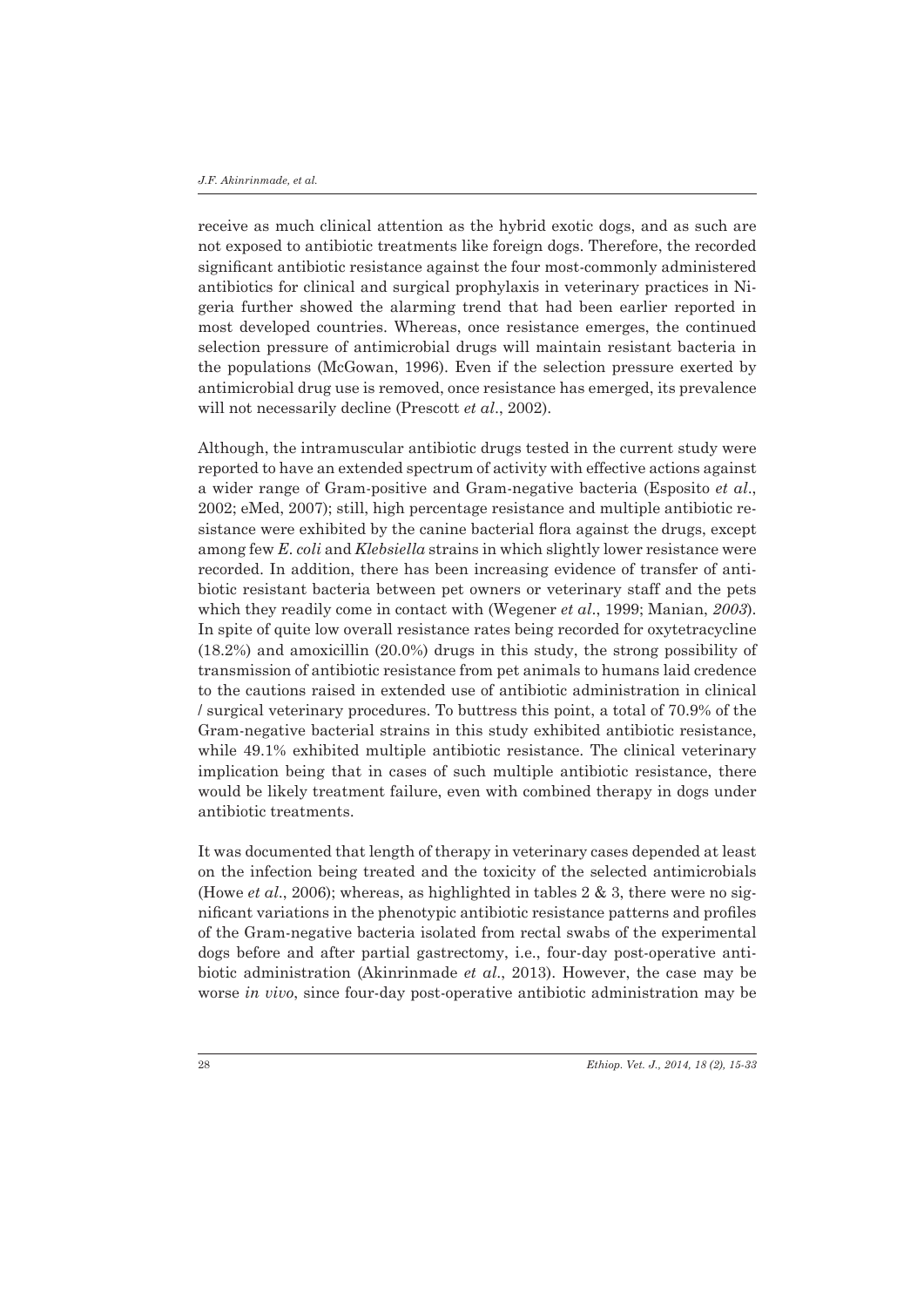considered as not being too prolonged for some of such bacterial strains to have probably acquired antibiotic resistant genes. This study, which attempted to highlight the world-known but not well-addressed serious issue of antibiotic resistant bacteria in pet animals, reported significant phenotypic antibiotic resistance and multiple antibiotic resistance. It is thus, necessary that administration of antibiotics in veterinary surgical cases be for as short duration as possible.

Veterinarians were quick to attribute an unsuccessful antimicrobial treatment to failure in microbial culture and susceptibility tests (Papich, 2013b). But as earlier suggested by Stinner *et al*. (1998), pre-clinical testing of therapeutic agents in complex clinically-modeled randomised trials should be mandatory to avoid possible hazards of misconducted clinical trials. Moreover, it has been reported that there are very few veterinary clinical studies to support recommended use and dose for treating resistant bacterial infections in small animals (Papich, 2013a). As an example, except for a strain of *Enterobacter aerogenes*, table 1 showed recorded resistance rates towards amoxicillin discs and drugs (60.0-100% vs. 9.1-100%) and tetracycline / oxytetracycline antibiotic discs and drugs (25.0-57.1% vs. 20.0-50.0%). Tables 2 & 3 showed recorded overall resistance profiles towards amoxicillin discs and drugs as 96.4% vs. 20.0% and tetracycline / oxytetracycline antibiotic discs and drugs as 49.1% vs. 18.2%, which indicated varied phenotypic resistance rates among corresponding antibiotic discs and drugs. Since antibiotic prescriptions and administrations are usually based on antibiotic susceptibility test results using antibiotic discs; interpreting the obtained results in the current study inferred that amoxicillin and tetracycline (discs) were generally highly or moderately resisted and would likely not be prescribed. Whereas, obtained results for amoxicillin and oxytetracycline drugs inferred that these particular antibiotics could be prescribed for clinical treatments, based on their low resisted rates. These conflicting findings suggested therefore, that such disparity in pre-clinical testing of therapeutic agents were not accurately predictive for clinical applications.

No study had been carried out in Nigeria on comparative potentials of antibiotics discs and intramuscular antibiotic drugs. Therefore, observed and reported significant differences in the obtainable results between antibiotic susceptibility profiles using antibiotic discs and corresponding antibiotic drugs is a point of interest as a major limitation and implication in antibiotic therapy for veterinary practices. Such findings can be addressed in future veterinary microbiology and antibiotic therapy research by adopting the effective strategy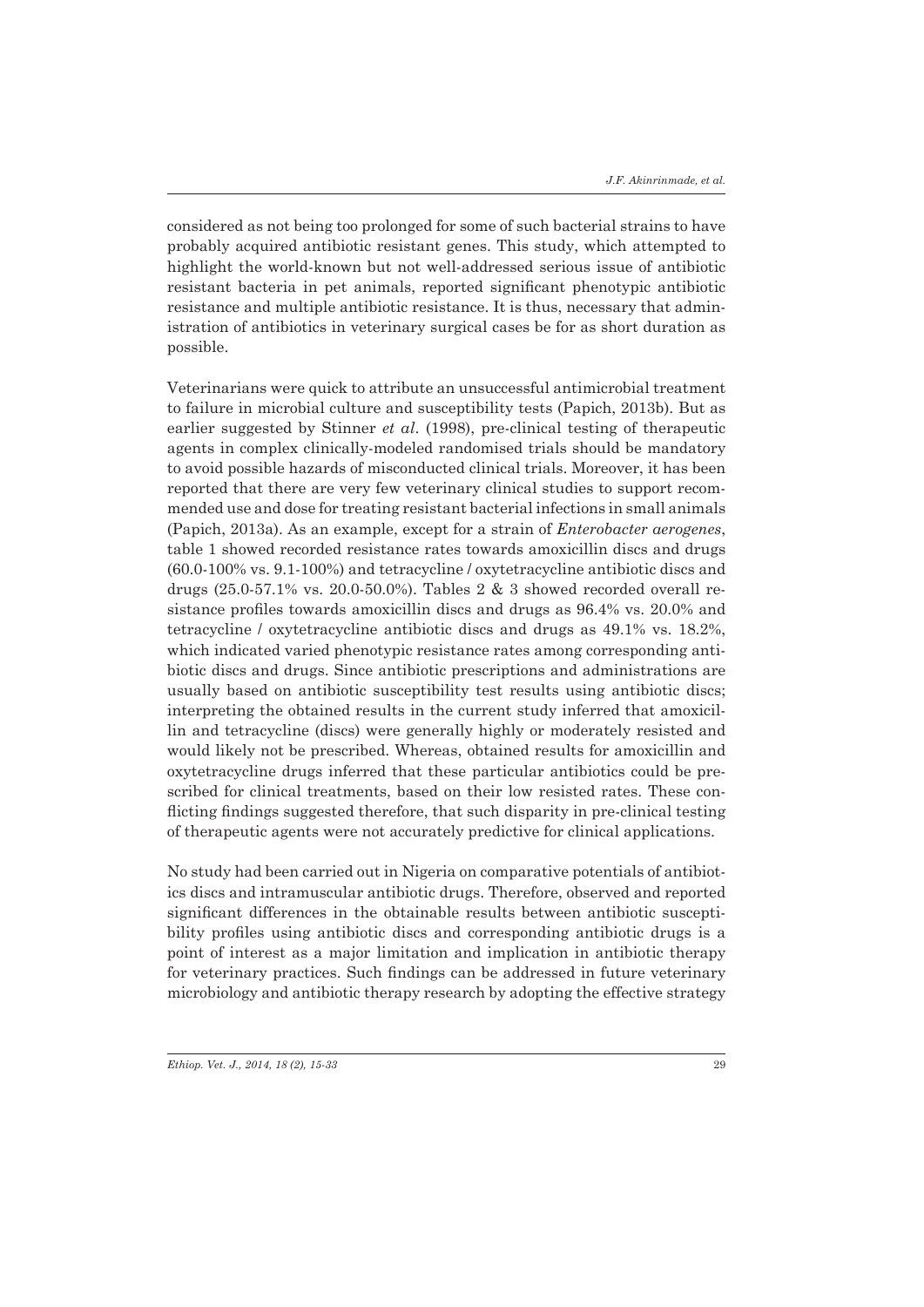employed in the current study, whereby antibiotic drugs to be administered are directly screened using antibiotic susceptibility testing methods. Such developed criterion can significantly combat the problem of antibiotic resistance, in order to prevent endemic situations among companion animals.

There are many reasons why antimicrobial treatments fail (Papich, 2013b) but based on the findings of the current study, mode of evaluation of potency of antibiotic agents can be considered as one of the many factors that contribute to antibiotic treatment failures. In this study, the inhibitory potencies of the test antibiotics as denoted by zones of inhibition were mostly within low and moderate profiles. This can be interpreted that the antibiotics can only be minimally or moderately inhibitory in related clinical/treatment cases. So, routine determination of phenotypic antibiotic susceptibility profiles of isolated bacterial pathogens, using veterinary drugs that are commonly likely to be prescribed/administered in veterinary surgical conditions, as well as general clinical veterinary conditions must be strongly considered. Antibiotic resistance from companion animals may also be introduced into food chain, since local dogs are food delicacies in some parts of Nigeria. Therefore, as earlier suggested by Ghidini *et al*. (2011), a diagnostic protocol based on bacterial identification to species level and proper antibiotic susceptibility testing must be carried out prior to all prescriptions of antibiotics.

# **Conclusion**

This study presented preliminary baseline data on antibiotic susceptibility and resistance profiles of indigenous Gram-negative bacterial flora of canine origin, which are presently lacking in the country. Prevalence of multiple antibiotic resistance to most-commonly administered antibiotics for surgical prophylaxis in veterinary practices in Nigeria by easily culturable Gram-negative bacterial species isolated from local dogs, are currently under-recognised / underreported and not adequately documented. As reflected in this study, recorded significant antibiotic resistance against the four most-commonly administered antibiotic drugs for clinical and surgical prophylaxis in veterinary practices in the country, further showed the alarming trend that had been earlier reported in most developed countries. There is therefore, urgent need for appropriate guidance on antibiotic prophylaxis in veterinary surgery with regards to timing, duration, choice of antibiotics, etc.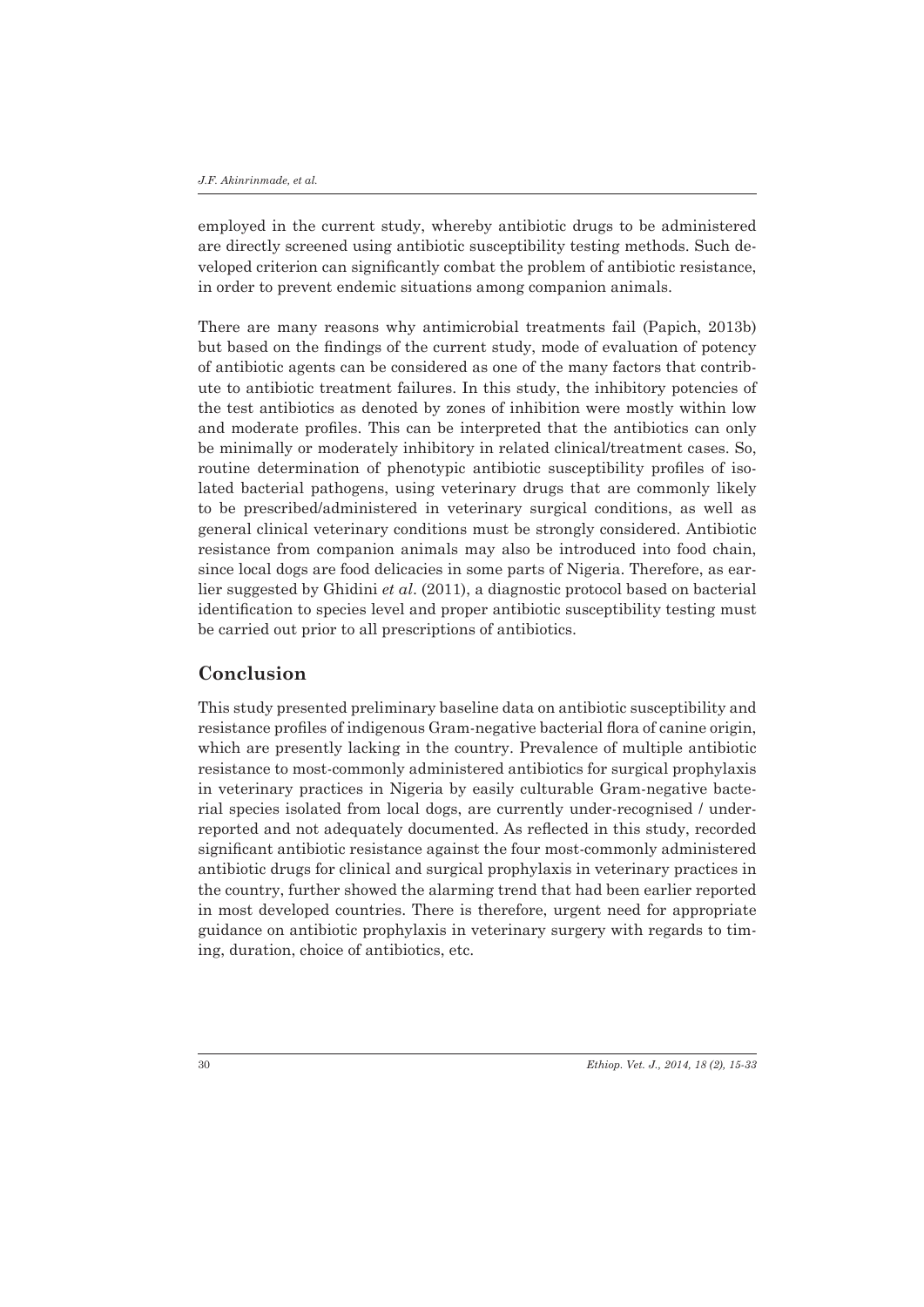### **References**

- Akinrinmade, J. F. and Oke, B. O., 2012. Antibiotic prophylaxis in gastrointestinal surgery: an evaluation of current veterinary practices in Southwest Nigeria. *Int. J. Anim. Vet. Adv*., 4(4), 256-262.
- Akinrinmade, J. F., Melekwe, G. O. and Ogunshe, A. A. O., 2013. Effects of empirical antibiotic administration on **post-surgical** intestinal bacterial flora of local dogs undergoing non-laparoscopic gastrectomy. *Int. J. Anim. Vet Adv*., (In press).
- Bauer, A. W., Kirby, W. M., Sherris, J. C. and Turck, M., 1966. Antibiotic susceptibility testing by a standardized single disk method. *Am. J. Clin. Pathol*., 45, 493-496.
- Baum, M. L., Anish, D. S., Chalmers, T. C., Sacks, H. S., Smith, H. and Fagerstrom, R. M., 1981. A survey of clinical trials of antibiotic prophylaxis in colon surgery: evidence against further use of no-treatment controls. *N. Engl. J. Med*., 305, 795-799.
- Bowater, R. J., Stirling, S. A. and Lilford, R. J., 2009. Is antibiotic prophylaxis in surgery a generally effective intervention? Testing a generic hypothesis over a set of meta-analyses. *Ann. Surg*., 249 (4), 551-556.
- Bratzler, D. W. and Houck, P. M., 2004. Antimicrobial prophylaxis for surgery: an advisory statement from the National Surgical Infection Prevention Project. *Clin. Infect. Dis.*, 38 (12), 1706–1715.
- Clarke, J. S., Condon, R. E., Bartlett, J.G., Gorbach, S.L., Nichols, R.L. and Ochi, S., 1977. Preoperative oral antibiotics reduce septic complications of colon operations: results of prospective, randomized, double-blind clinical study. *Ann. Surg*., 186(3), 251-259.
- Classen, D. C., Evans, R. S., Pestotnik, S. L., Horn, S. D., Menlove, R. L. and Burke, J. P., 1992. The timing of prophylactic administration of antibiotics and the risk of surgical-wound infection. *N. Engl. J. Med*., 326 (5), 281–286.
- Dunning, D., 2003. Surgical wound infection and the use of antimicrobials". *In*: Slatter D, editor. Textbook of small animal surgery. 3rd edition. Philadelphia: Elsevier Science, pp. 113–122,
- eMed experts., 2007. Antibiotics: types and side effects, *In* Antibiotics classification. May 05, 2007. http://www.emedexpert.com/classes/antibiotics.shtml Accessed: February 26, 2012.
- Esposito, S., Novelli, A. and de Lalla, F., 2002. Antibiotic prophylaxis in surgery: news and controversies. *Infez. Med*., 10(3), 131-144.
- Francey, T., Gaschen, F., Nicolet, J. and Burnens, A. P., 2000. The role of *Acinetobacter baumannii* as a noscomial pathogen for dogs and cats in an intensive care unit. *J. Vet. Intern. Med.*, 14, 177–183.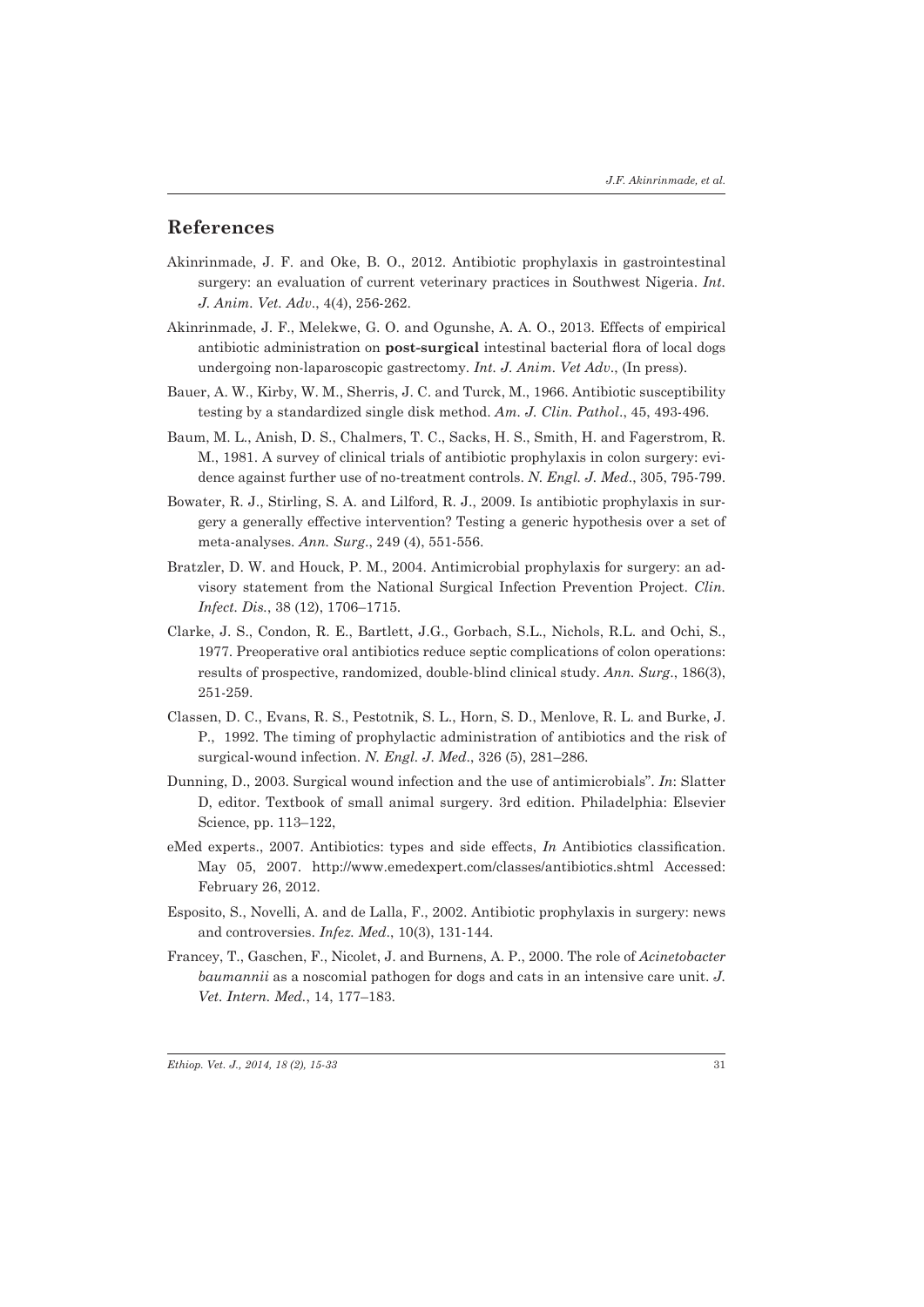- **Geser, N., Stephan, R** and **Hächler, H.,** 2012. Occurrence and characteristics of extended-spectrum -lactamase (ESBL) producing *Enterobacteriaceae* in food producing animals, minced meat and raw milk. *BMC Vet*. *Res.*, **8**, 21.
- Ghidini, F., Piancastelli, C., Taddei, S., Gandolfo, E., Cavirani, S. and Cabassi, C. S., 2011. Antibiotic sensitivity of bacterial isolates from cases of canine dermatitis. *N. Microbiol,* 34(4), 403-408.
- Glickman, L. T. 1981. Veterinary nosocomial (hospital-acquired) *Klebsiella* infections. *J. Am. Vet. Med. Assoc*., 179(12), 1389–1392.
- Guardabassi, L., Loeber, M. E. and Jacobson, A., *2004.* Transmission of multiple antimicrobial-resistant Staphylococcus intermedius between dogs affected by deep pyoderma and their owners. *Vet. Microbiol*., *98, 23-27.*
- Harmoinen, J., 2004. A novel enzymic therapy, targeted recombinant ß-lactamase, in the prevention of antibiotic-induced adverse effects on gut microbiota". Academic Dissertation, Division of Medicine, Department of Clinical Veterinary Sciences, Faculty of Veterinary Medicine, University of Helsinki, Finland.
- Hedlund, C. S., 2002. Surgery of the integumentary system. *In*: Fossum T.W., editor. Small animal surgery. 2nd edition. St. Louis (MO): Mosby. p. 134–148.
- Holmberg, D. L., 1978. Prophylactic use of antibiotics in surgery. *Vet. Clin. North Am*., 8 (2), 219-227,
- Howe, L. M and Boothe, H. W., 2006. Antimicrobial use in the surgical patient. *Vet. Clinics Small Anim.*, 36, 1049–1060.
- Kaiser, A. B,, Herrington, J. L., Jacobs, J.K., Mulherin, J. L., Roach, A. C. and Sawyers, J. L., 1983. Cefoxitin versus erythromycin, neomycin, and cefazolin in colorectal operations. Importance of the duration of the surgical procedure. *Ann. Surg*., 198, 525-530.
- Lippert, A. C., Fulton, R. B. and Parr, A. M., 1988. Nosocomial infection surveillance in a small animal intensive care unit. *J. Am. Anim. Hosp. Assoc*., 24, 627–636.
- *Lloyd, D. H. 2007.* Reservoirs of antimicrobial resistance in pet animals. *Clin*. *Infect*. *Dis., 45 (Suppl 2), S148-S152.*
- Manian, F. A., 2003. Asymptomatic nasal carriage of mupirocin-resistant, methicillinresistant Staphylococcus aureus (MRSA) in a pet dog associated with MRSA infection in household contacts. *Clin. Infect. Dis, 36 (2), e26-e28.*
- McEwan, S. A. and Fedorka-Cray, P. J*., 2006. Animal antimicrobial use data collection in the United States. Methodol*. *Options, 73(2–3), 105-228.*
- McGowan, J. E. 1996. Does antibiotic restriction prevent resistance? N. Horizons, 4, 370–376.